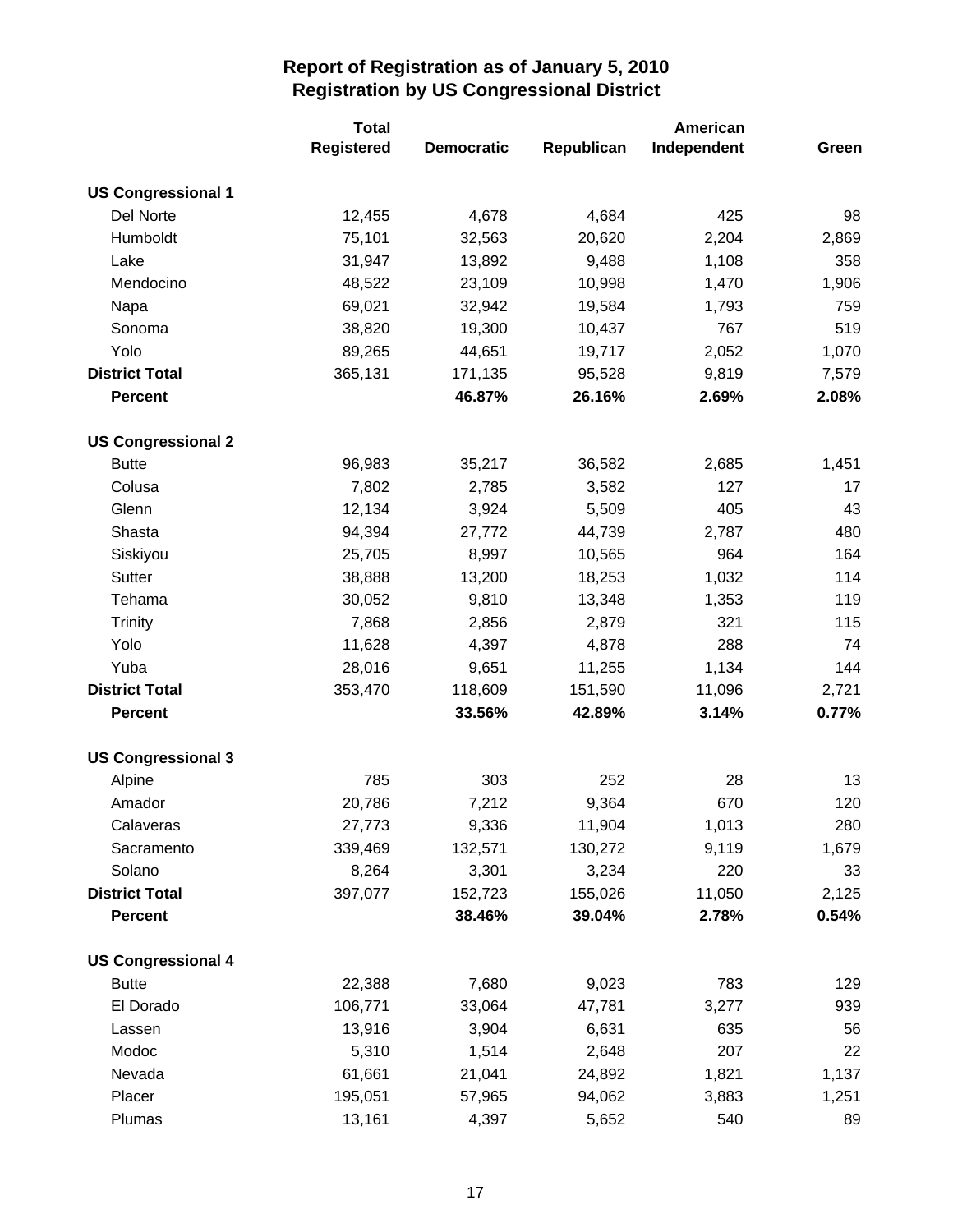|                           |             | Peace and |              | <b>Decline to</b> |  |
|---------------------------|-------------|-----------|--------------|-------------------|--|
|                           | Libertarian | Freedom   | <b>Other</b> | <b>State</b>      |  |
| <b>US Congressional 1</b> |             |           |              |                   |  |
| Del Norte                 | 71          | 45        | 125          | 2,329             |  |
| Humboldt                  | 616         | 258       | 197          | 15,774            |  |
| Lake                      | 206         | 106       | 62           | 6,727             |  |
| Mendocino                 | 384         | 263       | 198          | 10,194            |  |
| Napa                      | 358         | 156       | 356          | 13,073            |  |
| Sonoma                    | 222         | 80        | 109          | 7,386             |  |
| Yolo                      | 430         | 365       | 808          | 20,172            |  |
| <b>District Total</b>     | 2,287       | 1,273     | 1,855        | 75,655            |  |
| <b>Percent</b>            | 0.63%       | 0.35%     | 0.51%        | 20.72%            |  |
| <b>US Congressional 2</b> |             |           |              |                   |  |
| <b>Butte</b>              | 705         | 328       | 1,041        | 18,974            |  |
| Colusa                    | 23          | 19        | 3            | 1,246             |  |
| Glenn                     | 44          | 41        | 28           | 2,140             |  |
| Shasta                    | 579         | 228       | 274          | 17,535            |  |
| Siskiyou                  | 225         | 65        | 51           | 4,674             |  |
| <b>Sutter</b>             | 140         | 103       | 178          | 5,868             |  |
| Tehama                    | 209         | 91        | 118          | 5,004             |  |
| <b>Trinity</b>            | 78          | 36        | 102          | 1,481             |  |
| Yolo                      | 54          | 20        | 92           | 1,825             |  |
| Yuba                      | 144         | 104       | 29           | 5,555             |  |
| <b>District Total</b>     | 2,201       | 1,035     | 1,916        | 64,302            |  |
| <b>Percent</b>            | 0.62%       | 0.29%     | 0.54%        | 18.19%            |  |
| <b>US Congressional 3</b> |             |           |              |                   |  |
| Alpine                    | 4           | 1         | 1            | 183               |  |
| Amador                    | 131         | 29        | 48           | 3,212             |  |
| Calaveras                 | 312         | 64        | 133          | 4,731             |  |
| Sacramento                | 1,575       | 980       | 645          | 62,628            |  |
| Solano                    | 38          | 12        | 28           | 1,398             |  |
| <b>District Total</b>     | 2,060       | 1,086     | 855          | 72,152            |  |
| <b>Percent</b>            | 0.52%       | 0.27%     | 0.22%        | 18.17%            |  |
| <b>US Congressional 4</b> |             |           |              |                   |  |
| <b>Butte</b>              | 132         | 84        | 226          | 4,331             |  |
| El Dorado                 | 730         | 269       | 810          | 19,901            |  |
| Lassen                    | 79          | 27        | 34           | 2,550             |  |
| Modoc                     | 38          | 4         | 4            | 873               |  |
| Nevada                    | 458         | 119       | 175          | 12,018            |  |
| Placer                    | 1,350       | 261       | 328          | 35,951            |  |
| Plumas                    | 87          | 36        | 0            | 2,360             |  |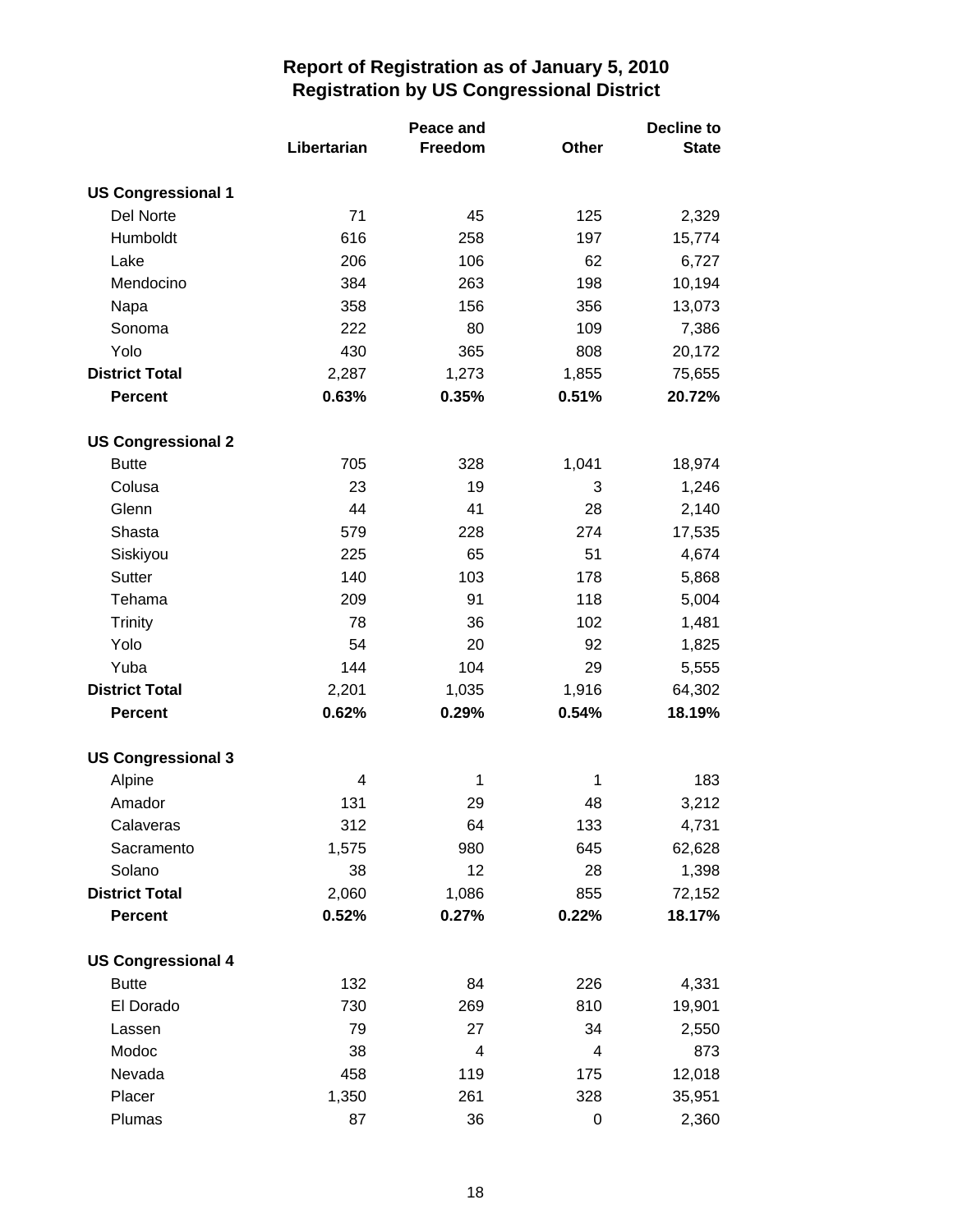|                            | <b>Total</b>      |                   |            | American    |       |
|----------------------------|-------------------|-------------------|------------|-------------|-------|
|                            | <b>Registered</b> | <b>Democratic</b> | Republican | Independent | Green |
| Sacramento                 | 17,065            | 5,349             | 7,869      | 490         | 97    |
| Sierra                     | 2,185             | 662               | 946        | 97          | 27    |
| <b>District Total</b>      | 437,508           | 135,576           | 199,504    | 11,733      | 3,747 |
| <b>Percent</b>             |                   | 30.99%            | 45.60%     | 2.68%       | 0.86% |
| <b>US Congressional 5</b>  |                   |                   |            |             |       |
| Sacramento                 | 296,661           | 158,512           | 63,894     | 7,761       | 2,561 |
| <b>District Total</b>      | 296,661           | 158,512           | 63,894     | 7,761       | 2,561 |
| <b>Percent</b>             |                   | 53.43%            | 21.54%     | 2.62%       | 0.86% |
| <b>US Congressional 6</b>  |                   |                   |            |             |       |
| Marin                      | 148,723           | 81,589            | 29,088     | 2,607       | 2,172 |
| Sonoma                     | 208,240           | 110,474           | 46,330     | 4,048       | 4,118 |
| <b>District Total</b>      | 356,963           | 192,063           | 75,418     | 6,655       | 6,290 |
| <b>Percent</b>             |                   | 53.80%            | 21.13%     | 1.86%       | 1.76% |
| <b>US Congressional 7</b>  |                   |                   |            |             |       |
| Contra Costa               | 180,359           | 108,098           | 29,684     | 3,983       | 1,476 |
| Solano                     | 117,369           | 61,129            | 28,616     | 2,699       | 520   |
| <b>District Total</b>      | 297,728           | 169,227           | 58,300     | 6,682       | 1,996 |
| <b>Percent</b>             |                   | 56.84%            | 19.58%     | 2.24%       | 0.67% |
| <b>US Congressional 8</b>  |                   |                   |            |             |       |
| San Francisco              | 364,298           | 208,525           | 31,486     | 6,139       | 7,376 |
| <b>District Total</b>      | 364,298           | 208,525           | 31,486     | 6,139       | 7,376 |
| <b>Percent</b>             |                   | 57.24%            | 8.64%      | 1.69%       | 2.02% |
| <b>US Congressional 9</b>  |                   |                   |            |             |       |
| Alameda                    | 346,893           | 227,719           | 28,541     | 5,228       | 7,203 |
| <b>District Total</b>      | 346,893           | 227,719           | 28,541     | 5,228       | 7,203 |
| <b>Percent</b>             |                   | 65.65%            | 8.23%      | 1.51%       | 2.08% |
| <b>US Congressional 10</b> |                   |                   |            |             |       |
| Alameda                    | 45,773            | 18,026            | 16,219     | 1,227       | 220   |
| Contra Costa               | 249,267           | 119,645           | 69,545     | 5,504       | 1,687 |
| Sacramento                 | 1,422             | 570               | 519        | 42          | 9     |
| Solano                     | 67,007            | 33,264            | 17,707     | 1,530       | 211   |
| <b>District Total</b>      | 363,469           | 171,505           | 103,990    | 8,303       | 2,127 |
| <b>Percent</b>             |                   | 47.19%            | 28.61%     | 2.28%       | 0.59% |
| <b>US Congressional 11</b> |                   |                   |            |             |       |
| Alameda                    | 57,400            | 23,207            | 18,439     | 1,297       | 219   |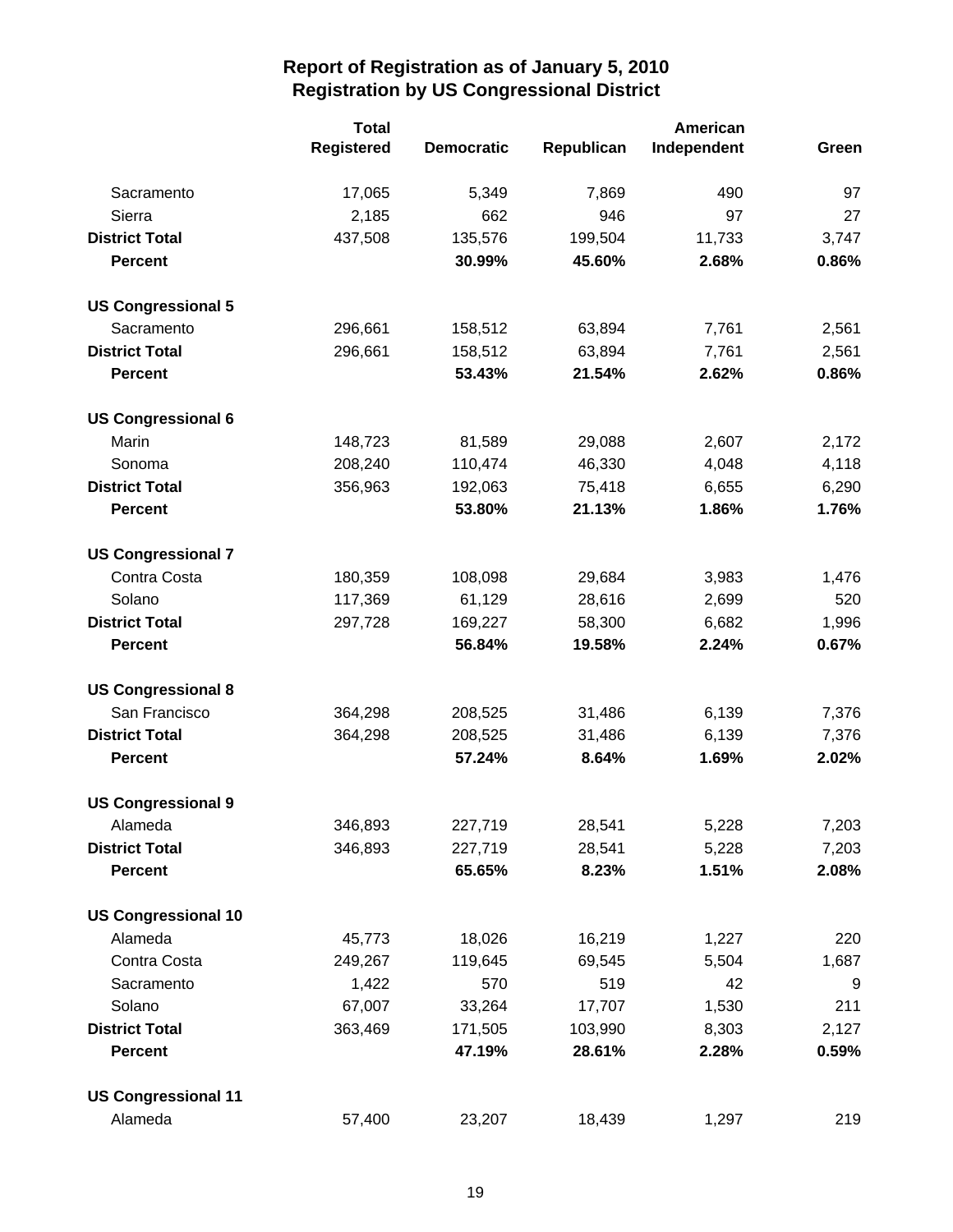|                            |             | Peace and      |       | <b>Decline to</b> |  |
|----------------------------|-------------|----------------|-------|-------------------|--|
|                            | Libertarian | Freedom        | Other | <b>State</b>      |  |
| Sacramento                 | 95          | 32             | 46    | 3,087             |  |
| Sierra                     | 22          | 3              | 35    | 393               |  |
| <b>District Total</b>      | 2,991       | 835            | 1,658 | 81,464            |  |
| <b>Percent</b>             | 0.68%       | 0.19%          | 0.38% | 18.62%            |  |
| <b>US Congressional 5</b>  |             |                |       |                   |  |
| Sacramento                 | 1,366       | 1,846          | 583   | 60,138            |  |
| <b>District Total</b>      | 1,366       | 1,846          | 583   | 60,138            |  |
| <b>Percent</b>             | 0.46%       | 0.62%          | 0.20% | 20.27%            |  |
| <b>US Congressional 6</b>  |             |                |       |                   |  |
| Marin                      | 755         | 220            | 387   | 31,905            |  |
| Sonoma                     | 1,214       | 539            | 793   | 40,724            |  |
| <b>District Total</b>      | 1,969       | 759            | 1,180 | 72,629            |  |
| <b>Percent</b>             | 0.55%       | 0.21%          | 0.33% | 20.35%            |  |
| <b>US Congressional 7</b>  |             |                |       |                   |  |
| Contra Costa               | 700         | 620            | 1,075 | 34,723            |  |
| Solano                     | 452         | 240            | 513   | 23,200            |  |
| <b>District Total</b>      | 1,152       | 860            | 1,588 | 57,923            |  |
| <b>Percent</b>             | 0.39%       | 0.29%          | 0.53% | 19.46%            |  |
| <b>US Congressional 8</b>  |             |                |       |                   |  |
| San Francisco              | 1,872       | 1,235          | 740   | 106,925           |  |
| <b>District Total</b>      | 1,872       | 1,235          | 740   | 106,925           |  |
| <b>Percent</b>             | 0.51%       | 0.34%          | 0.20% | 29.35%            |  |
| <b>US Congressional 9</b>  |             |                |       |                   |  |
| Alameda                    | 1,331       | 1,490          | 2,512 | 72,869            |  |
| <b>District Total</b>      | 1,331       | 1,490          | 2,512 | 72,869            |  |
| <b>Percent</b>             | 0.38%       | 0.43%          | 0.72% | 21.01%            |  |
| <b>US Congressional 10</b> |             |                |       |                   |  |
| Alameda                    | 211         | 67             | 332   | 9,471             |  |
| Contra Costa               | 1,109       | 441            | 1,508 | 49,828            |  |
| Sacramento                 | 13          | $\overline{2}$ | 2     | 265               |  |
| Solano                     | 252         | 133            | 285   | 13,625            |  |
| <b>District Total</b>      | 1,585       | 643            | 2,127 | 73,189            |  |
| <b>Percent</b>             | 0.44%       | 0.18%          | 0.59% | 20.14%            |  |
| <b>US Congressional 11</b> |             |                |       |                   |  |
| Alameda                    | 260         | 72             | 424   | 13,482            |  |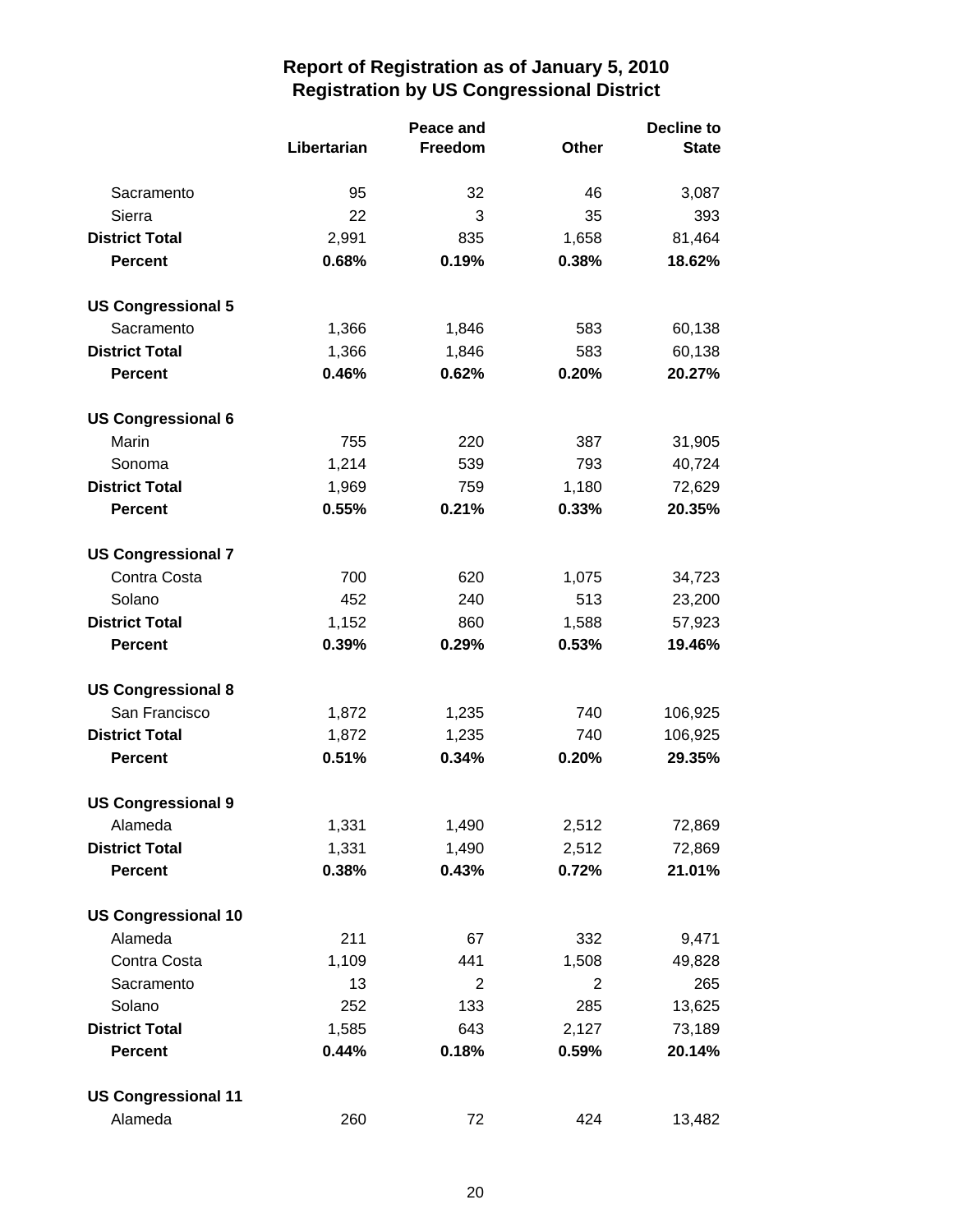|                            | <b>Total</b>      |                   |            | American    |       |
|----------------------------|-------------------|-------------------|------------|-------------|-------|
|                            | <b>Registered</b> | <b>Democratic</b> | Republican | Independent | Green |
| Contra Costa               | 91,225            | 34,174            | 35,857     | 2,082       | 267   |
| San Joaquin                | 198,478           | 77,963            | 83,525     | 4,721       | 575   |
| Santa Clara                | 22,270            | 9,264             | 7,609      | 526         | 102   |
| <b>District Total</b>      | 369,373           | 144,608           | 145,430    | 8,626       | 1,163 |
| <b>Percent</b>             |                   | 39.15%            | 39.37%     | 2.34%       | 0.31% |
| <b>US Congressional 12</b> |                   |                   |            |             |       |
| San Francisco              | 79,518            | 42,991            | 9,874      | 1,246       | 1,202 |
| San Mateo                  | 243,757           | 128,493           | 48,903     | 4,759       | 1,698 |
| <b>District Total</b>      | 323,275           | 171,484           | 58,777     | 6,005       | 2,900 |
| <b>Percent</b>             |                   | 53.05%            | 18.18%     | 1.86%       | 0.90% |
| <b>US Congressional 13</b> |                   |                   |            |             |       |
| Alameda                    | 294,420           | 160,479           | 49,116     | 5,748       | 1,902 |
| <b>District Total</b>      | 294,420           | 160,479           | 49,116     | 5,748       | 1,902 |
| <b>Percent</b>             |                   | 54.51%            | 16.68%     | 1.95%       | 0.65% |
| <b>US Congressional 14</b> |                   |                   |            |             |       |
| San Mateo                  | 94,403            | 48,572            | 21,639     | 1,726       | 850   |
| Santa Clara                | 182,391           | 84,098            | 43,602     | 2,544       | 1,252 |
| Santa Cruz                 | 44,933            | 21,755            | 10,802     | 980         | 989   |
| <b>District Total</b>      | 321,727           | 154,425           | 76,043     | 5,250       | 3,091 |
| <b>Percent</b>             |                   | 48.00%            | 23.64%     | 1.63%       | 0.96% |
| <b>US Congressional 15</b> |                   |                   |            |             |       |
| Santa Clara                | 292,948           | 131,901           | 70,470     | 5,938       | 1,558 |
| <b>District Total</b>      | 292,948           | 131,901           | 70,470     | 5,938       | 1,558 |
| <b>Percent</b>             |                   | 45.03%            | 24.06%     | 2.03%       | 0.53% |
| <b>US Congressional 16</b> |                   |                   |            |             |       |
| Santa Clara                | 263,552           | 129,682           | 58,764     | 5,544       | 1,423 |
| <b>District Total</b>      | 263,552           | 129,682           | 58,764     | 5,544       | 1,423 |
| <b>Percent</b>             |                   | 49.21%            | 22.30%     | 2.10%       | 0.54% |
| <b>US Congressional 17</b> |                   |                   |            |             |       |
| Monterey                   | 157,827           | 82,370            | 41,359     | 3,233       | 1,064 |
| San Benito                 | 24,117            | 11,491            | 7,420      | 534         | 112   |
| Santa Cruz                 | 101,794           | 58,990            | 15,740     | 1,927       | 2,203 |
| <b>District Total</b>      | 283,738           | 152,851           | 64,519     | 5,694       | 3,379 |
| <b>Percent</b>             |                   | 53.87%            | 22.74%     | 2.01%       | 1.19% |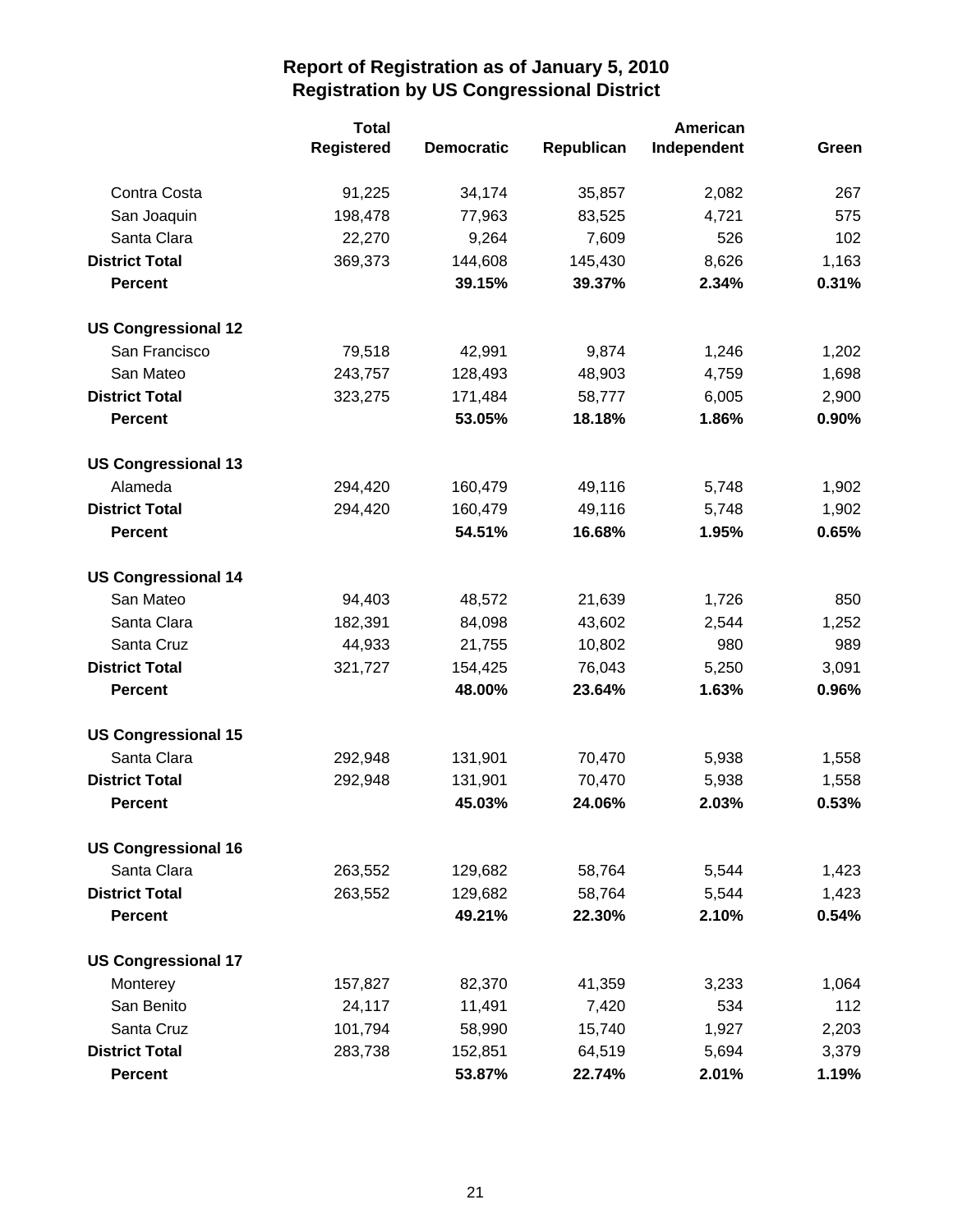|                            |             | Peace and      |       | <b>Decline to</b> |  |
|----------------------------|-------------|----------------|-------|-------------------|--|
|                            | Libertarian | <b>Freedom</b> | Other | <b>State</b>      |  |
| Contra Costa               | 384         | 81             | 436   | 17,944            |  |
| San Joaquin                | 760         | 362            | 1,435 | 29,137            |  |
| Santa Clara                | 106         | 40             | 32    | 4,591             |  |
| <b>District Total</b>      | 1,510       | 555            | 2,327 | 65,154            |  |
| <b>Percent</b>             | 0.41%       | 0.15%          | 0.63% | 17.64%            |  |
| <b>US Congressional 12</b> |             |                |       |                   |  |
| San Francisco              | 357         | 208            | 155   | 23,485            |  |
| San Mateo                  | 888         | 425            | 698   | 57,893            |  |
| <b>District Total</b>      | 1,245       | 633            | 853   | 81,378            |  |
| <b>Percent</b>             | 0.39%       | 0.20%          | 0.26% | 25.17%            |  |
| <b>US Congressional 13</b> |             |                |       |                   |  |
| Alameda                    | 1,085       | 847            | 2,259 | 72,984            |  |
| <b>District Total</b>      | 1,085       | 847            | 2,259 | 72,984            |  |
| <b>Percent</b>             | 0.37%       | 0.29%          | 0.77% | 24.79%            |  |
| <b>US Congressional 14</b> |             |                |       |                   |  |
| San Mateo                  | 531         | 190            | 311   | 20,584            |  |
| Santa Clara                | 973         | 227            | 398   | 49,297            |  |
| Santa Cruz                 | 490         | 113            | 1,912 | 7,892             |  |
| <b>District Total</b>      | 1,994       | 530            | 2,621 | 77,773            |  |
| <b>Percent</b>             | 0.62%       | 0.16%          | 0.81% | 24.17%            |  |
| <b>US Congressional 15</b> |             |                |       |                   |  |
| Santa Clara                | 1,526       | 657            | 680   | 80,218            |  |
| <b>District Total</b>      | 1,526       | 657            | 680   | 80,218            |  |
| <b>Percent</b>             | 0.52%       | 0.22%          | 0.23% | 27.38%            |  |
| <b>US Congressional 16</b> |             |                |       |                   |  |
| Santa Clara                | 1,307       | 812            | 596   | 65,424            |  |
| <b>District Total</b>      | 1,307       | 812            | 596   | 65,424            |  |
| <b>Percent</b>             | 0.50%       | 0.31%          | 0.23% | 24.82%            |  |
| <b>US Congressional 17</b> |             |                |       |                   |  |
| Monterey                   | 624         | 342            | 308   | 28,527            |  |
| San Benito                 | 99          | 55             | 112   | 4,294             |  |
| Santa Cruz                 | 647         | 347            | 4,550 | 17,390            |  |
| <b>District Total</b>      | 1,370       | 744            | 4,970 | 50,211            |  |
| <b>Percent</b>             | 0.48%       | 0.26%          | 1.75% | 17.70%            |  |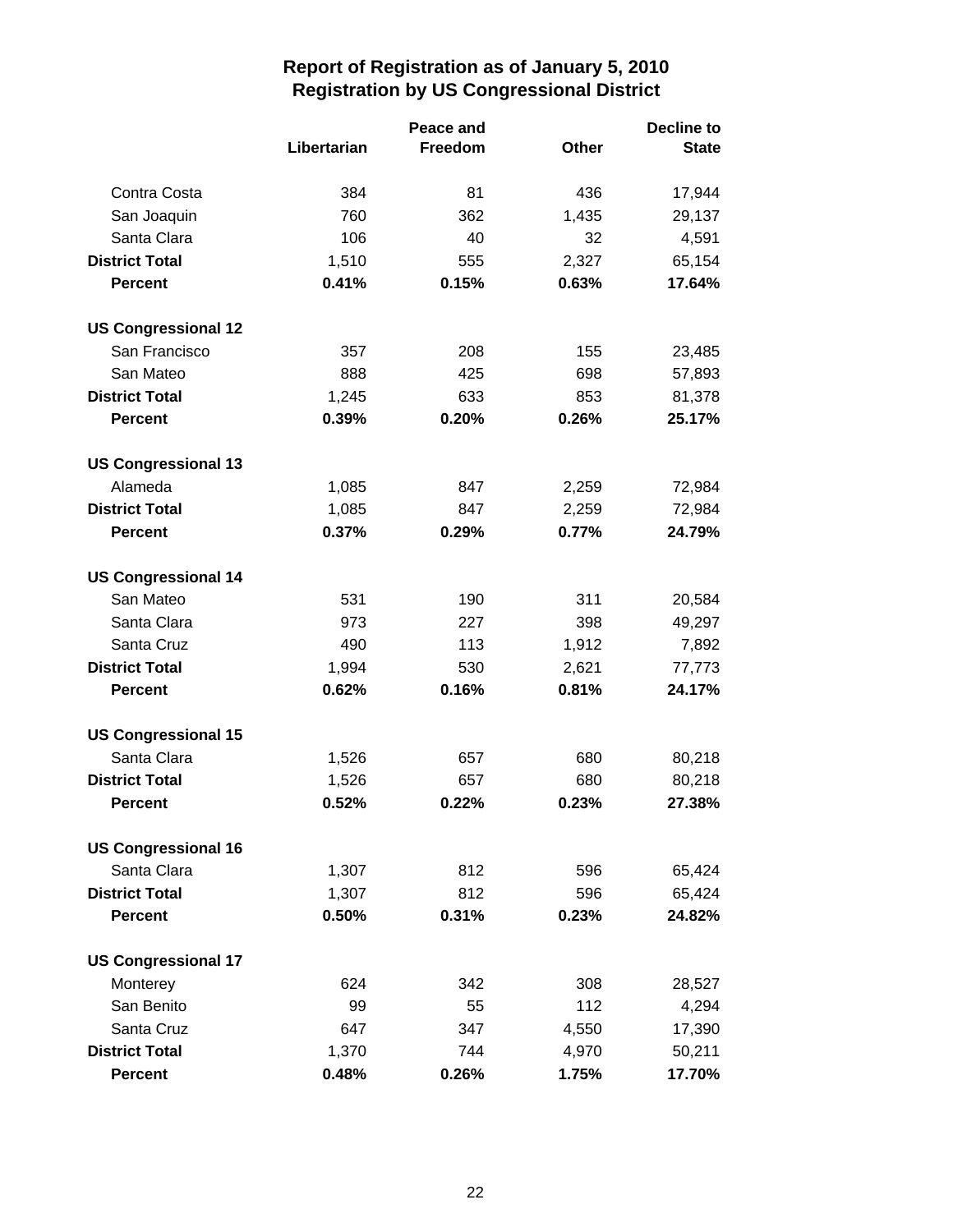|                            | <b>Total</b>      |                   |            |             |                |
|----------------------------|-------------------|-------------------|------------|-------------|----------------|
|                            | <b>Registered</b> | <b>Democratic</b> | Republican | Independent | Green          |
| <b>US Congressional 18</b> |                   |                   |            |             |                |
| Fresno                     | 1,430             | 474               | 748        | 23          | 5              |
| Madera                     | 656               | 203               | 378        | 8           | $\overline{2}$ |
| Merced                     | 95,225            | 43,881            | 34,402     | 2,352       | 268            |
| San Joaquin                | 63,718            | 34,912            | 17,876     | 1,173       | 159            |
| Stanislaus                 | 97,168            | 47,900            | 30,567     | 2,207       | 342            |
| <b>District Total</b>      | 258,197           | 127,370           | 83,971     | 5,763       | 776            |
| <b>Percent</b>             |                   | 49.33%            | 32.52%     | 2.23%       | 0.30%          |
| <b>US Congressional 19</b> |                   |                   |            |             |                |
| Fresno                     | 129,461           | 50,554            | 55,491     | 2,868       | 687            |
| Madera                     | 52,738            | 18,527            | 24,061     | 1,207       | 205            |
| Mariposa                   | 11,398            | 3,635             | 5,104      | 431         | 118            |
| Stanislaus                 | 121,065           | 45,484            | 51,272     | 2,638       | 369            |
| Tuolumne                   | 31,433            | 10,837            | 13,390     | 1,069       | 241            |
| <b>District Total</b>      | 346,095           | 129,037           | 149,318    | 8,213       | 1,620          |
| <b>Percent</b>             |                   | 37.28%            | 43.14%     | 2.37%       | 0.47%          |
| <b>US Congressional 20</b> |                   |                   |            |             |                |
| Fresno                     | 97,277            | 52,810            | 27,892     | 1,834       | 336            |
| Kern                       | 60,640            | 35,530            | 14,504     | 1,271       | 94             |
| Kings                      | 50,600            | 18,629            | 22,811     | 1,234       | 120            |
| <b>District Total</b>      | 208,517           | 106,969           | 65,207     | 4,339       | 550            |
| <b>Percent</b>             |                   | 51.30%            | 31.27%     | 2.08%       | 0.26%          |
| <b>US Congressional 21</b> |                   |                   |            |             |                |
| Fresno                     | 156,671           | 54,061            | 74,407     | 3,672       | 538            |
| Tulare                     | 145,759           | 51,178            | 66,522     | 3,797       | 458            |
| <b>District Total</b>      | 302,430           | 105,239           | 140,929    | 7,469       | 996            |
| <b>Percent</b>             |                   | 34.80%            | 46.60%     | 2.47%       | 0.33%          |
| <b>US Congressional 22</b> |                   |                   |            |             |                |
| Kern                       | 245,646           | 75,140            | 120,945    | 7,387       | 642            |
| Los Angeles                | 37,824            | 13,671            | 16,219     | 1,130       | 124            |
| San Luis Obispo            | 75,261            | 23,146            | 35,198     | 1,720       | 543            |
| <b>District Total</b>      | 358,731           | 111,957           | 172,362    | 10,237      | 1,309          |
| <b>Percent</b>             |                   | 31.21%            | 48.05%     | 2.85%       | 0.36%          |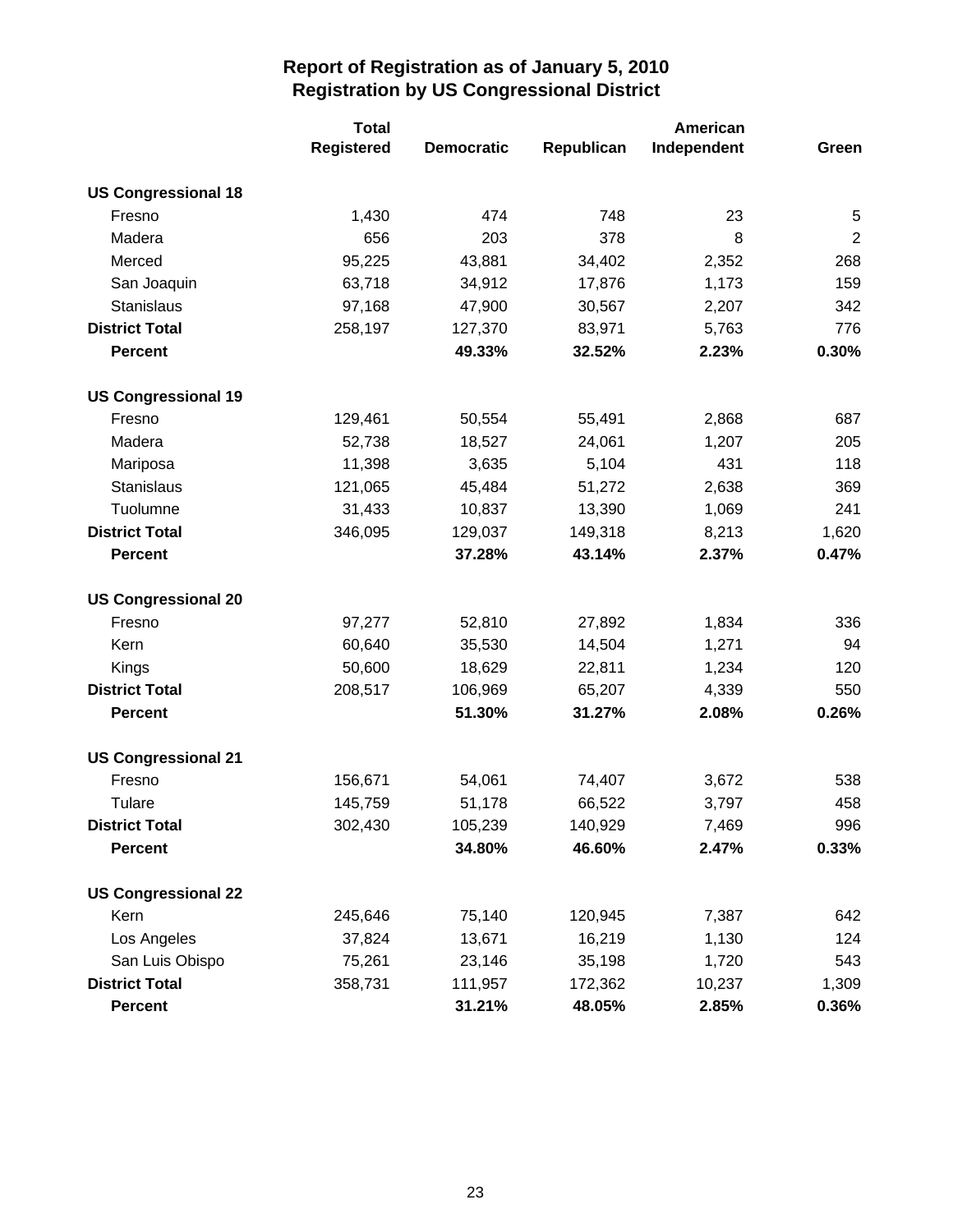|                            |             | Peace and |       | <b>Decline to</b> |  |
|----------------------------|-------------|-----------|-------|-------------------|--|
|                            | Libertarian | Freedom   | Other | <b>State</b>      |  |
| <b>US Congressional 18</b> |             |           |       |                   |  |
| Fresno                     | 5           | 1         | 42    | 132               |  |
| Madera                     | 0           | 0         | 3     | 62                |  |
| Merced                     | 311         | 234       | 125   | 13,652            |  |
| San Joaquin                | 151         | 236       | 372   | 8,839             |  |
| <b>Stanislaus</b>          | 387         | 415       | 956   | 14,394            |  |
| <b>District Total</b>      | 854         | 886       | 1,498 | 37,079            |  |
| <b>Percent</b>             | 0.33%       | 0.34%     | 0.58% | 14.36%            |  |
| <b>US Congressional 19</b> |             |           |       |                   |  |
| Fresno                     | 524         | 242       | 4,016 | 15,079            |  |
| Madera                     | 230         | 116       | 259   | 8,133             |  |
| Mariposa                   | 82          | 26        | 113   | 1,889             |  |
| <b>Stanislaus</b>          | 462         | 326       | 1,309 | 19,205            |  |
| Tuolumne                   | 196         | 73        | 76    | 5,551             |  |
| <b>District Total</b>      | 1,494       | 783       | 5,773 | 49,857            |  |
| <b>Percent</b>             | 0.43%       | 0.23%     | 1.67% | 14.41%            |  |
| <b>US Congressional 20</b> |             |           |       |                   |  |
| Fresno                     | 305         | 334       | 3,542 | 10,224            |  |
| Kern                       | 170         | 256       | 108   | 8,707             |  |
| Kings                      | 169         | 65        | 341   | 7,231             |  |
| <b>District Total</b>      | 644         | 655       | 3,991 | 26,162            |  |
| <b>Percent</b>             | 0.31%       | 0.31%     | 1.91% | 12.55%            |  |
| <b>US Congressional 21</b> |             |           |       |                   |  |
| Fresno                     | 599         | 277       | 4,806 | 18,311            |  |
| Tulare                     | 515         | 366       | 311   | 22,612            |  |
| <b>District Total</b>      | 1,114       | 643       | 5,117 | 40,923            |  |
| <b>Percent</b>             | 0.37%       | 0.21%     | 1.69% | 13.53%            |  |
| <b>US Congressional 22</b> |             |           |       |                   |  |
| Kern                       | 1,240       | 473       | 322   | 39,497            |  |
| Los Angeles                | 163         | 98        | 283   | 6,136             |  |
| San Luis Obispo            | 450         | 143       | 1,108 | 12,953            |  |
| <b>District Total</b>      | 1,853       | 714       | 1,713 | 58,586            |  |
| Percent                    | 0.52%       | 0.20%     | 0.48% | 16.33%            |  |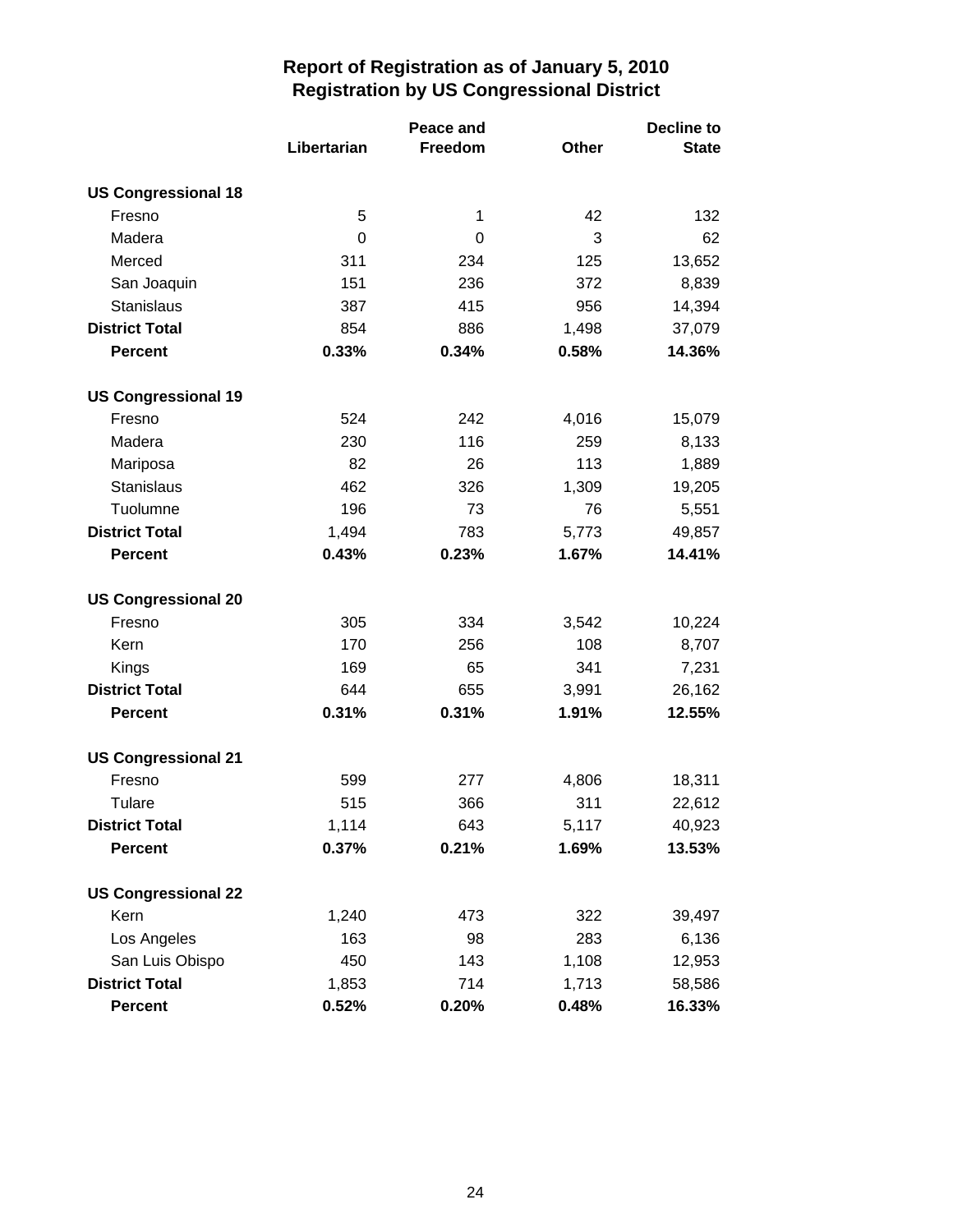|                            | <b>Total</b>      |                   |            |             |       |
|----------------------------|-------------------|-------------------|------------|-------------|-------|
|                            | <b>Registered</b> | <b>Democratic</b> | Republican | Independent | Green |
|                            |                   |                   |            |             |       |
| <b>US Congressional 23</b> |                   |                   |            |             |       |
| San Luis Obispo            | 77,855            | 31,732            | 25,874     | 1,712       | 936   |
| Santa Barbara              | 145,428           | 69,407            | 38,684     | 2,923       | 1,454 |
| Ventura                    | 93,883            | 49,260            | 22,535     | 1,809       | 529   |
| <b>District Total</b>      | 317,166           | 150,399           | 87,093     | 6,444       | 2,919 |
| <b>Percent</b>             |                   | 47.42%            | 27.46%     | 2.03%       | 0.92% |
| <b>US Congressional 24</b> |                   |                   |            |             |       |
| Santa Barbara              | 54,827            | 17,169            | 25,729     | 1,425       | 229   |
| Ventura                    | 325,013           | 118,729           | 132,010    | 7,094       | 1,852 |
| <b>District Total</b>      | 379,840           | 135,898           | 157,739    | 8,519       | 2,081 |
| <b>Percent</b>             |                   | 35.78%            | 41.53%     | 2.24%       | 0.55% |
| <b>US Congressional 25</b> |                   |                   |            |             |       |
| Inyo                       | 9,414             | 3,105             | 4,218      | 307         | 87    |
| Los Angeles                | 258,280           | 95,198            | 105,185    | 6,972       | 890   |
| Mono                       | 6,318             | 2,096             | 2,345      | 204         | 66    |
| San Bernardino             | 74,100            | 29,858            | 26,041     | 2,906       | 186   |
| <b>District Total</b>      | 348,112           | 130,257           | 137,789    | 10,389      | 1,229 |
| <b>Percent</b>             |                   | 37.42%            | 39.58%     | 2.98%       | 0.35% |
| <b>US Congressional 26</b> |                   |                   |            |             |       |
| Los Angeles                | 225,678           | 78,456            | 89,608     | 4,294       | 1,081 |
| San Bernardino             | 136,151           | 50,486            | 55,672     | 3,629       | 556   |
| <b>District Total</b>      | 361,829           | 128,942           | 145,280    | 7,923       | 1,637 |
| <b>Percent</b>             |                   | 35.64%            | 40.15%     | 2.19%       | 0.45% |
| <b>US Congressional 27</b> |                   |                   |            |             |       |
| Los Angeles                | 304,410           | 149,728           | 77,594     | 6,432       | 1,685 |
| <b>District Total</b>      | 304,410           | 149,728           | 77,594     | 6,432       | 1,685 |
| <b>Percent</b>             |                   | 49.19%            | 25.49%     | 2.11%       | 0.55% |
| <b>US Congressional 28</b> |                   |                   |            |             |       |
| Los Angeles                | 251,605           | 142,997           | 43,193     | 5,074       | 1,419 |
| <b>District Total</b>      | 251,605           | 142,997           | 43,193     | 5,074       | 1,419 |
| <b>Percent</b>             |                   | 56.83%            | 17.17%     | 2.02%       | 0.56% |
| <b>US Congressional 29</b> |                   |                   |            |             |       |
| Los Angeles                | 306,204           | 139,369           | 80,882     | 5,690       | 1,734 |
| <b>District Total</b>      | 306,204           | 139,369           | 80,882     | 5,690       | 1,734 |
| <b>Percent</b>             |                   | 45.52%            | 26.41%     | 1.86%       | 0.57% |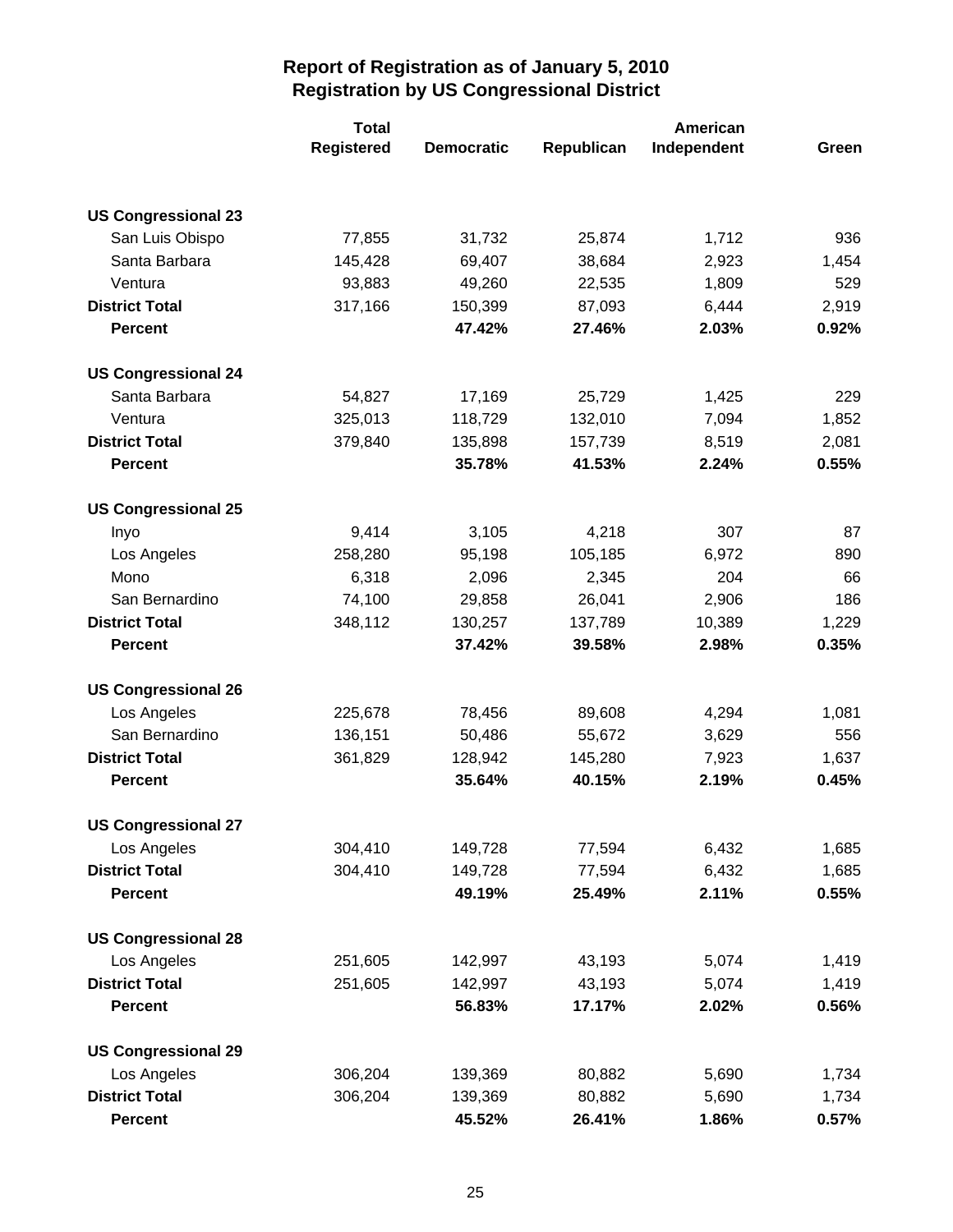|                            |             | Peace and |              | <b>Decline to</b> |  |
|----------------------------|-------------|-----------|--------------|-------------------|--|
|                            | Libertarian | Freedom   | <b>Other</b> | <b>State</b>      |  |
|                            |             |           |              |                   |  |
| <b>US Congressional 23</b> |             |           |              |                   |  |
| San Luis Obispo            | 544         | 165       | 1,326        | 15,566            |  |
| Santa Barbara              | 864         | 309       | 1,654        | 30,133            |  |
| Ventura                    | 402         | 333       | 1,050        | 17,965            |  |
| <b>District Total</b>      | 1,810       | 807       | 4,030        | 63,664            |  |
| <b>Percent</b>             | 0.57%       | 0.25%     | 1.27%        | 20.07%            |  |
| <b>US Congressional 24</b> |             |           |              |                   |  |
| Santa Barbara              | 259         | 104       | 576          | 9,336             |  |
| Ventura                    | 1,710       | 521       | 4,211        | 58,886            |  |
| <b>District Total</b>      | 1,969       | 625       | 4,787        | 68,222            |  |
| <b>Percent</b>             | 0.52%       | 0.16%     | 1.26%        | 17.96%            |  |
| <b>US Congressional 25</b> |             |           |              |                   |  |
| Inyo                       | 59          | 20        | 28           | 1,590             |  |
| Los Angeles                | 1,186       | 610       | 2,301        | 45,938            |  |
| Mono                       | 48          | 23        | 6            | 1,530             |  |
| San Bernardino             | 389         | 222       | 299          | 14,199            |  |
| <b>District Total</b>      | 1,682       | 875       | 2,634        | 63,257            |  |
| <b>Percent</b>             | 0.48%       | 0.25%     | 0.76%        | 18.17%            |  |
| <b>US Congressional 26</b> |             |           |              |                   |  |
| Los Angeles                | 1,018       | 685       | 1,803        | 48,733            |  |
| San Bernardino             | 668         | 358       | 479          | 24,303            |  |
| <b>District Total</b>      | 1,686       | 1,043     | 2,282        | 73,036            |  |
| <b>Percent</b>             | 0.47%       | 0.29%     | 0.63%        | 20.19%            |  |
| <b>US Congressional 27</b> |             |           |              |                   |  |
| Los Angeles                | 1,603       | 1,294     | 3,021        | 63,053            |  |
| <b>District Total</b>      | 1,603       | 1,294     | 3,021        | 63,053            |  |
| <b>Percent</b>             | 0.53%       | 0.43%     | 0.99%        | 20.71%            |  |
| <b>US Congressional 28</b> |             |           |              |                   |  |
| Los Angeles                | 1,279       | 1,183     | 2,403        | 54,057            |  |
| <b>District Total</b>      | 1,279       | 1,183     | 2,403        | 54,057            |  |
| <b>Percent</b>             | 0.51%       | 0.47%     | 0.96%        | 21.48%            |  |
| <b>US Congressional 29</b> |             |           |              |                   |  |
| Los Angeles                | 1,372       | 1,329     | 2,716        | 73,112            |  |
| <b>District Total</b>      | 1,372       | 1,329     | 2,716        | 73,112            |  |
| <b>Percent</b>             | 0.45%       | 0.43%     | 0.89%        | 23.88%            |  |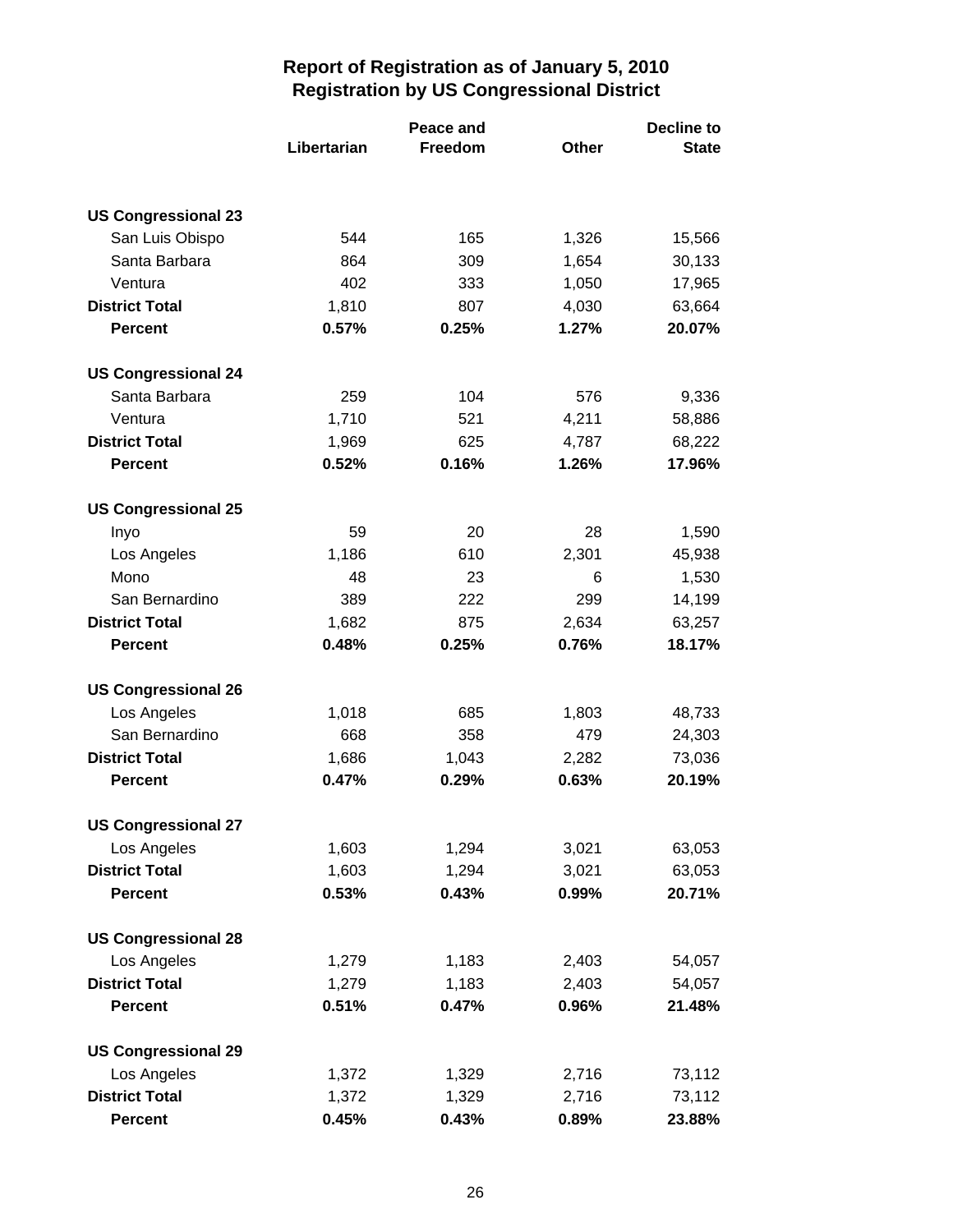|                            | <b>Total</b>      |                   |            | American    |       |  |
|----------------------------|-------------------|-------------------|------------|-------------|-------|--|
|                            | <b>Registered</b> | <b>Democratic</b> | Republican | Independent | Green |  |
| <b>US Congressional 30</b> |                   |                   |            |             |       |  |
| Los Angeles                | 412,973           | 210,870           | 93,992     | 7,499       | 2,698 |  |
| <b>District Total</b>      | 412,973           | 210,870           | 93,992     | 7,499       | 2,698 |  |
| <b>Percent</b>             |                   | 51.06%            | 22.76%     | 1.82%       | 0.65% |  |
| <b>US Congressional 31</b> |                   |                   |            |             |       |  |
| Los Angeles                | 196,432           | 117,480           | 26,172     | 3,346       | 1,682 |  |
| <b>District Total</b>      | 196,432           | 117,480           | 26,172     | 3,346       | 1,682 |  |
| <b>Percent</b>             |                   | 59.81%            | 13.32%     | 1.70%       | 0.86% |  |
| <b>US Congressional 32</b> |                   |                   |            |             |       |  |
| Los Angeles                | 244,826           | 127,664           | 54,012     | 4,717       | 889   |  |
| <b>District Total</b>      | 244,826           | 127,664           | 54,012     | 4,717       | 889   |  |
| <b>Percent</b>             |                   | 52.14%            | 22.06%     | 1.93%       | 0.36% |  |
| <b>US Congressional 33</b> |                   |                   |            |             |       |  |
| Los Angeles                | 304,304           | 201,060           | 31,151     | 5,107       | 1,883 |  |
| <b>District Total</b>      | 304,304           | 201,060           | 31,151     | 5,107       | 1,883 |  |
| <b>Percent</b>             |                   | 66.07%            | 10.24%     | 1.68%       | 0.62% |  |
| <b>US Congressional 34</b> |                   |                   |            |             |       |  |
| Los Angeles                | 204,263           | 121,842           | 34,628     | 3,656       | 810   |  |
| <b>District Total</b>      | 204,263           | 121,842           | 34,628     | 3,656       | 810   |  |
| <b>Percent</b>             |                   | 59.65%            | 16.95%     | 1.79%       | 0.40% |  |
| <b>US Congressional 35</b> |                   |                   |            |             |       |  |
| Los Angeles                | 262,935           | 176,493           | 32,434     | 4,809       | 816   |  |
| <b>District Total</b>      | 262,935           | 176,493           | 32,434     | 4,809       | 816   |  |
| <b>Percent</b>             |                   | 67.12%            | 12.34%     | 1.83%       | 0.31% |  |
| <b>US Congressional 36</b> |                   |                   |            |             |       |  |
| Los Angeles                | 338,854           | 154,597           | 94,511     | 6,906       | 2,263 |  |
| <b>District Total</b>      | 338,854           | 154,597           | 94,511     | 6,906       | 2,263 |  |
| <b>Percent</b>             |                   | 45.62%            | 27.89%     | 2.04%       | 0.67% |  |
| <b>US Congressional 37</b> |                   |                   |            |             |       |  |
| Los Angeles                | 277,830           | 168,409           | 45,574     | 5,576       | 1,416 |  |
| <b>District Total</b>      | 277,830           | 168,409           | 45,574     | 5,576       | 1,416 |  |
| <b>Percent</b>             |                   | 60.62%            | 16.40%     | 2.01%       | 0.51% |  |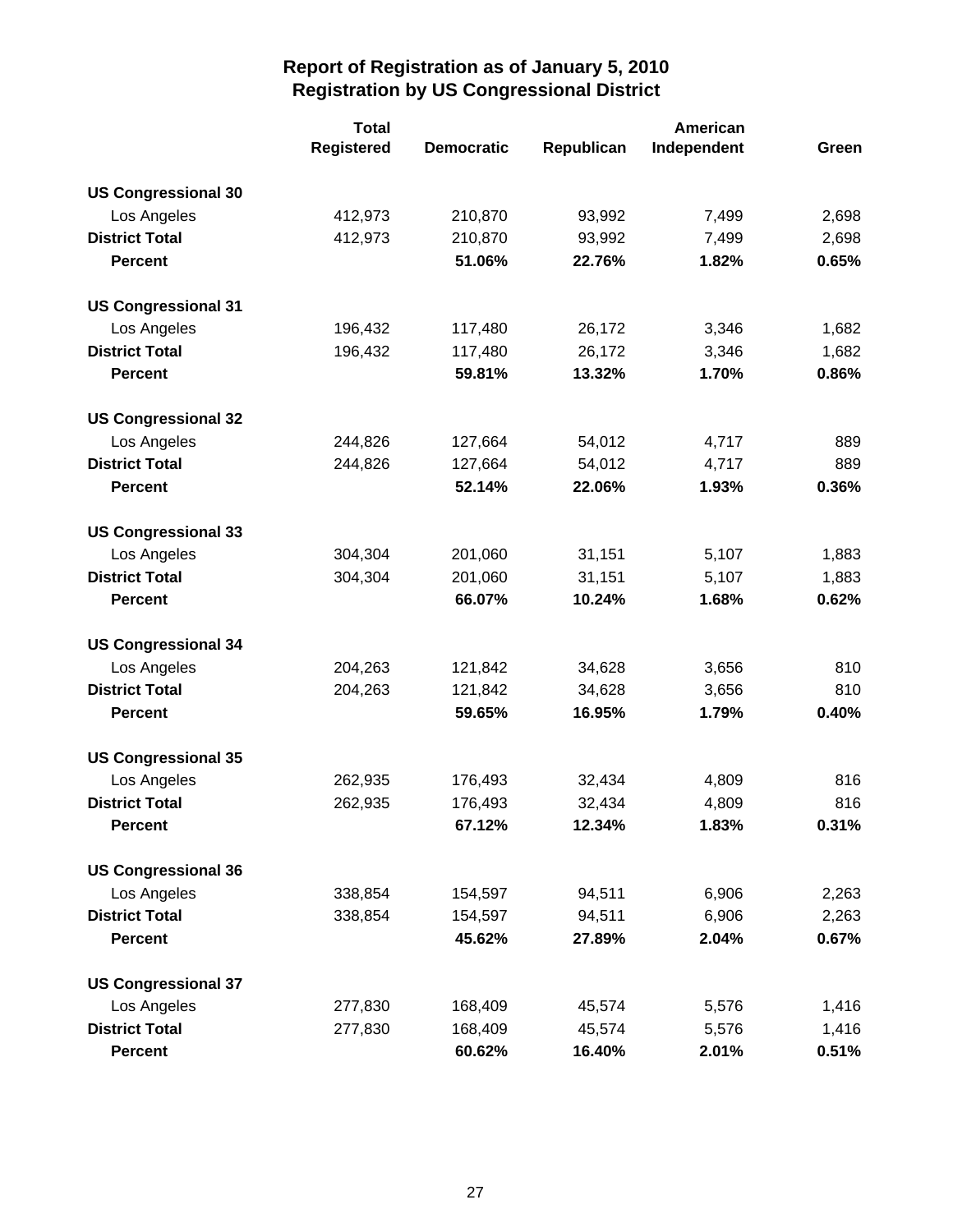|                            |             | Peace and |              | <b>Decline to</b> |  |
|----------------------------|-------------|-----------|--------------|-------------------|--|
|                            | Libertarian | Freedom   | <b>Other</b> | <b>State</b>      |  |
| <b>US Congressional 30</b> |             |           |              |                   |  |
| Los Angeles                | 2,069       | 978       | 4,755        | 90,112            |  |
| <b>District Total</b>      | 2,069       | 978       | 4,755        | 90,112            |  |
| <b>Percent</b>             | 0.50%       | 0.24%     | 1.15%        | 21.82%            |  |
| <b>US Congressional 31</b> |             |           |              |                   |  |
| Los Angeles                | 852         | 1,582     | 1,580        | 43,738            |  |
| <b>District Total</b>      | 852         | 1,582     | 1,580        | 43,738            |  |
| <b>Percent</b>             | 0.43%       | 0.81%     | 0.80%        | 22.27%            |  |
| <b>US Congressional 32</b> |             |           |              |                   |  |
| Los Angeles                | 859         | 1,787     | 1,589        | 53,309            |  |
| <b>District Total</b>      | 859         | 1,787     | 1,589        | 53,309            |  |
| <b>Percent</b>             | 0.35%       | 0.73%     | 0.65%        | 21.77%            |  |
| <b>US Congressional 33</b> |             |           |              |                   |  |
| Los Angeles                | 1,205       | 1,485     | 3,122        | 59,291            |  |
| <b>District Total</b>      | 1,205       | 1,485     | 3,122        | 59,291            |  |
| <b>Percent</b>             | 0.40%       | 0.49%     | 1.03%        | 19.48%            |  |
| <b>US Congressional 34</b> |             |           |              |                   |  |
| Los Angeles                | 779         | 1,931     | 1,252        | 39,365            |  |
| <b>District Total</b>      | 779         | 1,931     | 1,252        | 39,365            |  |
| <b>Percent</b>             | 0.38%       | 0.95%     | 0.61%        | 19.27%            |  |
| <b>US Congressional 35</b> |             |           |              |                   |  |
| Los Angeles                | 748         | 1,570     | 2,489        | 43,576            |  |
| <b>District Total</b>      | 748         | 1,570     | 2,489        | 43,576            |  |
| <b>Percent</b>             | 0.28%       | 0.60%     | 0.95%        | 16.57%            |  |
| <b>US Congressional 36</b> |             |           |              |                   |  |
| Los Angeles                | 1,976       | 1,313     | 3,613        | 73,675            |  |
| <b>District Total</b>      | 1,976       | 1,313     | 3,613        | 73,675            |  |
| <b>Percent</b>             | 0.58%       | 0.39%     | 1.07%        | 21.74%            |  |
| <b>US Congressional 37</b> |             |           |              |                   |  |
| Los Angeles                | 1,139       | 1,834     | 2,465        | 51,417            |  |
| <b>District Total</b>      | 1,139       | 1,834     | 2,465        | 51,417            |  |
| <b>Percent</b>             | 0.41%       | 0.66%     | 0.89%        | 18.51%            |  |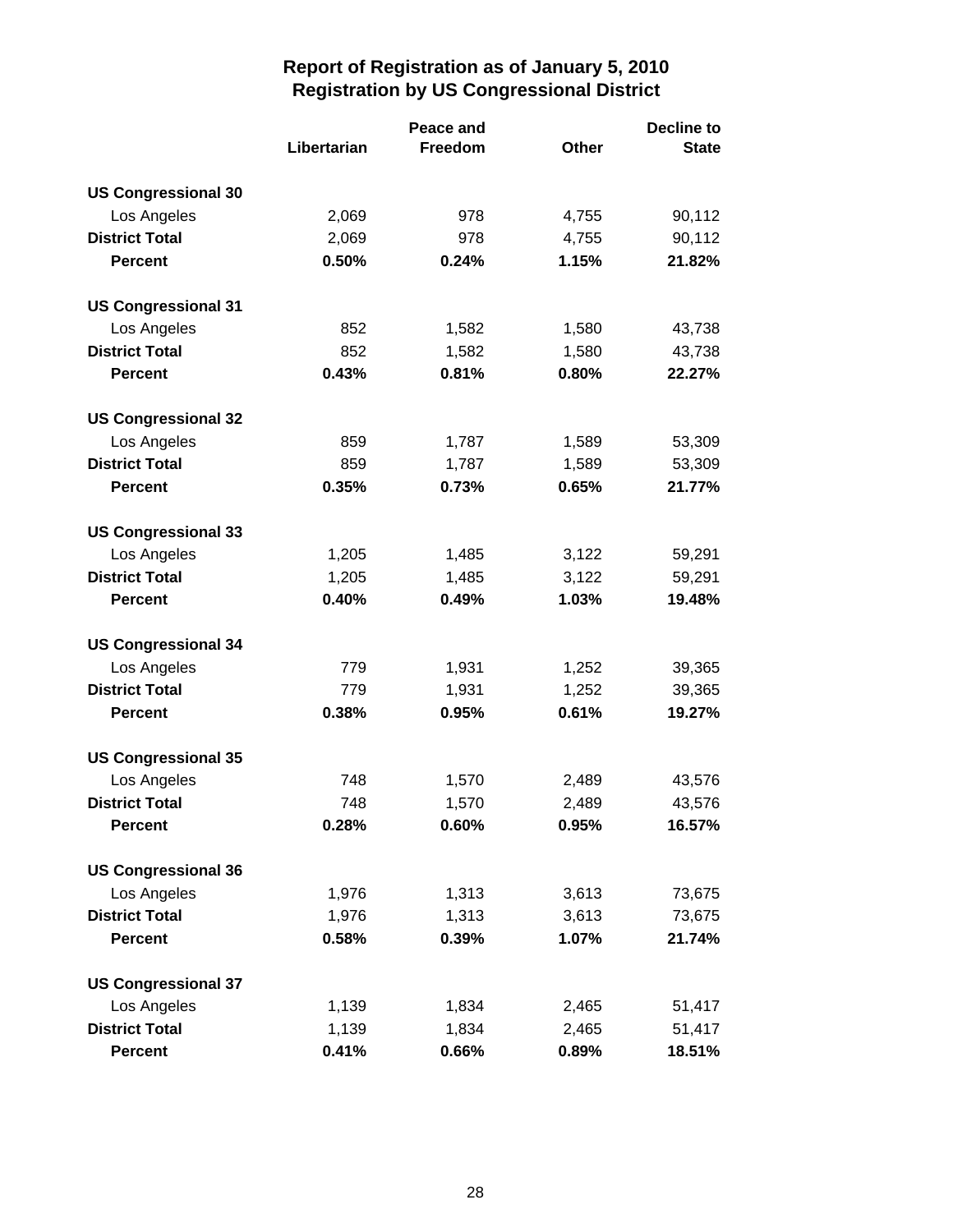|                            | <b>Total</b>      |                   | American   |             |       |
|----------------------------|-------------------|-------------------|------------|-------------|-------|
|                            | <b>Registered</b> | <b>Democratic</b> | Republican | Independent | Green |
|                            |                   |                   |            |             |       |
| <b>US Congressional 38</b> |                   |                   |            |             |       |
| Los Angeles                | 253,725           | 145,204           | 50,503     | 4,468       | 819   |
| <b>District Total</b>      | 253,725           | 145,204           | 50,503     | 4,468       | 819   |
| <b>Percent</b>             |                   | 57.23%            | 19.90%     | 1.76%       | 0.32% |
| <b>US Congressional 39</b> |                   |                   |            |             |       |
| Los Angeles                | 265,410           | 139,795           | 65,989     | 4,971       | 876   |
| <b>District Total</b>      | 265,410           | 139,795           | 65,989     | 4,971       | 876   |
| <b>Percent</b>             |                   | 52.67%            | 24.86%     | 1.87%       | 0.33% |
| <b>US Congressional 40</b> |                   |                   |            |             |       |
| Orange                     | 340,605           | 115,626           | 144,306    | 7,665       | 1,510 |
| <b>District Total</b>      | 340,605           | 115,626           | 144,306    | 7,665       | 1,510 |
| <b>Percent</b>             |                   | 33.95%            | 42.37%     | 2.25%       | 0.44% |
| <b>US Congressional 41</b> |                   |                   |            |             |       |
| Riverside                  | 67,233            | 24,261            | 28,871     | 1,958       | 193   |
| San Bernardino             | 279,299           | 93,884            | 122,136    | 10,045      | 1,106 |
| <b>District Total</b>      | 346,532           | 118,145           | 151,007    | 12,003      | 1,299 |
| <b>Percent</b>             |                   | 34.09%            | 43.58%     | 3.46%       | 0.37% |
| <b>US Congressional 42</b> |                   |                   |            |             |       |
| Los Angeles                | 68,518            | 24,103            | 24,834     | 1,276       | 244   |
| Orange                     | 231,889           | 63,773            | 115,898    | 5,375       | 828   |
| San Bernardino             | 67,594            | 24,443            | 27,823     | 1,591       | 190   |
| <b>District Total</b>      | 368,001           | 112,319           | 168,555    | 8,242       | 1,262 |
| <b>Percent</b>             |                   | 30.52%            | 45.80%     | 2.24%       | 0.34% |
| <b>US Congressional 43</b> |                   |                   |            |             |       |
| San Bernardino             | 232,287           | 118,696           | 64,072     | 5,787       | 695   |
| <b>District Total</b>      | 232,287           | 118,696           | 64,072     | 5,787       | 695   |
| <b>Percent</b>             |                   | 51.10%            | 27.58%     | 2.49%       | 0.30% |
| <b>US Congressional 44</b> |                   |                   |            |             |       |
| Orange                     | 77,514            | 17,986            | 40,829     | 2,012       | 356   |
| Riverside                  | 261,278           | 99,473            | 103,056    | 6,520       | 924   |
| <b>District Total</b>      | 338,792           | 117,459           | 143,885    | 8,532       | 1,280 |
| <b>Percent</b>             |                   | 34.67%            | 42.47%     | 2.52%       | 0.38% |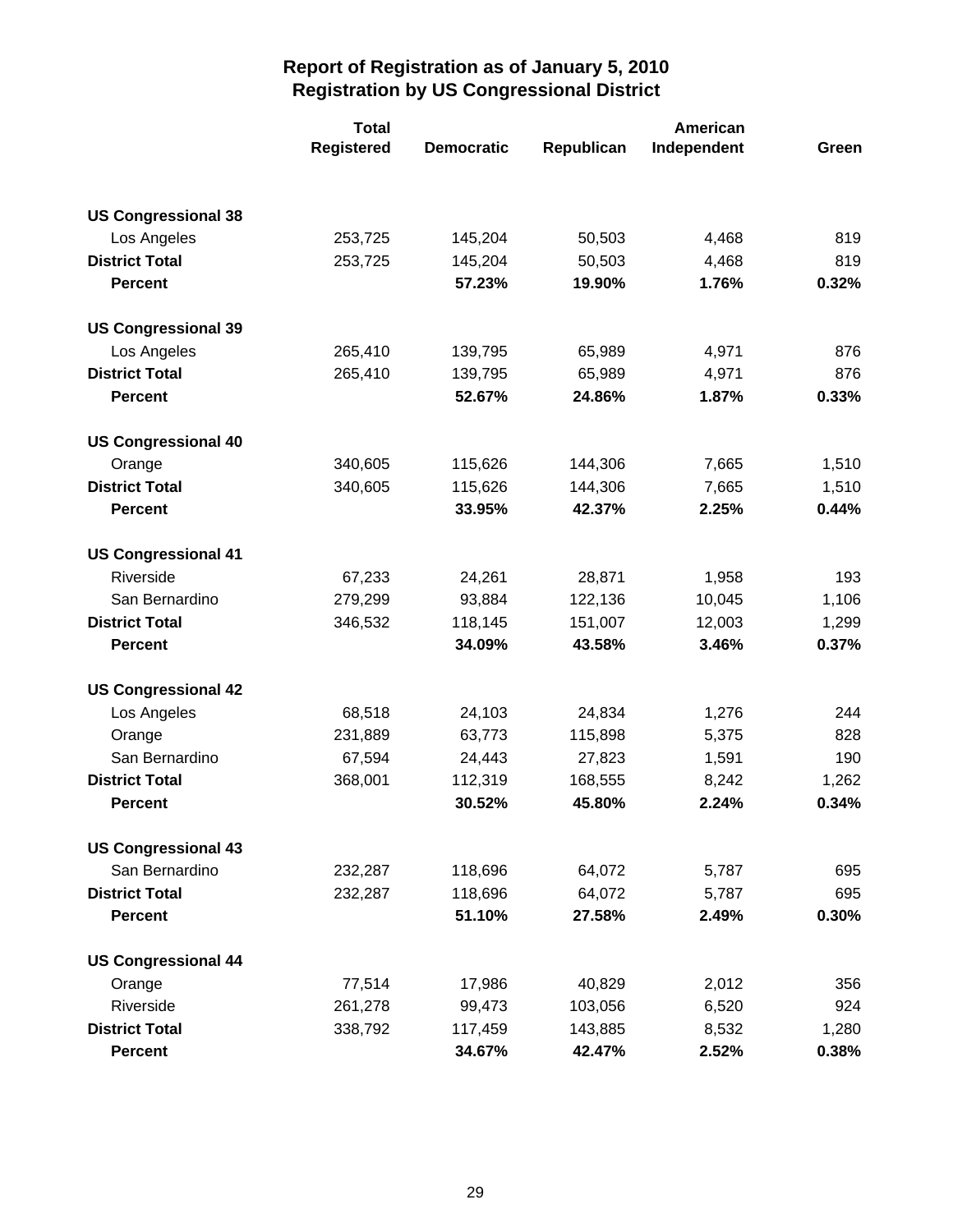|                            | Peace and   |         |              | <b>Decline to</b> |
|----------------------------|-------------|---------|--------------|-------------------|
|                            | Libertarian | Freedom | <b>Other</b> | <b>State</b>      |
| <b>US Congressional 38</b> |             |         |              |                   |
| Los Angeles                | 805         | 1,979   | 1,468        | 48,479            |
| <b>District Total</b>      | 805         | 1,979   | 1,468        | 48,479            |
| <b>Percent</b>             | 0.32%       | 0.78%   | 0.58%        | 19.11%            |
| <b>US Congressional 39</b> |             |         |              |                   |
| Los Angeles                | 974         | 1,719   | 1,831        | 49,255            |
| <b>District Total</b>      | 974         | 1,719   | 1,831        | 49,255            |
| <b>Percent</b>             | 0.37%       | 0.65%   | 0.69%        | 18.56%            |
| <b>US Congressional 40</b> |             |         |              |                   |
| Orange                     | 2,193       | 1,118   | 1,518        | 66,669            |
| <b>District Total</b>      | 2,193       | 1,118   | 1,518        | 66,669            |
| <b>Percent</b>             | 0.64%       | 0.33%   | 0.45%        | 19.57%            |
| <b>US Congressional 41</b> |             |         |              |                   |
| Riverside                  | 311         | 150     | 596          | 10,893            |
| San Bernardino             | 1,597       | 718     | 1,262        | 48,551            |
| <b>District Total</b>      | 1,908       | 868     | 1,858        | 59,444            |
| <b>Percent</b>             | 0.55%       | 0.25%   | 0.54%        | 17.15%            |
| <b>US Congressional 42</b> |             |         |              |                   |
| Los Angeles                | 247         | 234     | 447          | 17,133            |
| Orange                     | 1,342       | 459     | 800          | 43,414            |
| San Bernardino             | 281         | 175     | 276          | 12,815            |
| <b>District Total</b>      | 1,870       | 868     | 1,523        | 73,362            |
| <b>Percent</b>             | 0.51%       | 0.24%   | 0.41%        | 19.94%            |
| <b>US Congressional 43</b> |             |         |              |                   |
| San Bernardino             | 792         | 1,018   | 874          | 40,353            |
| <b>District Total</b>      | 792         | 1,018   | 874          | 40,353            |
| <b>Percent</b>             | 0.34%       | 0.44%   | 0.38%        | 17.37%            |
| <b>US Congressional 44</b> |             |         |              |                   |
| Orange                     | 565         | 113     | 295          | 15,358            |
| Riverside                  | 1,369       | 789     | 2,271        | 46,876            |
| <b>District Total</b>      | 1,934       | 902     | 2,566        | 62,234            |
| <b>Percent</b>             | 0.57%       | 0.27%   | 0.76%        | 18.37%            |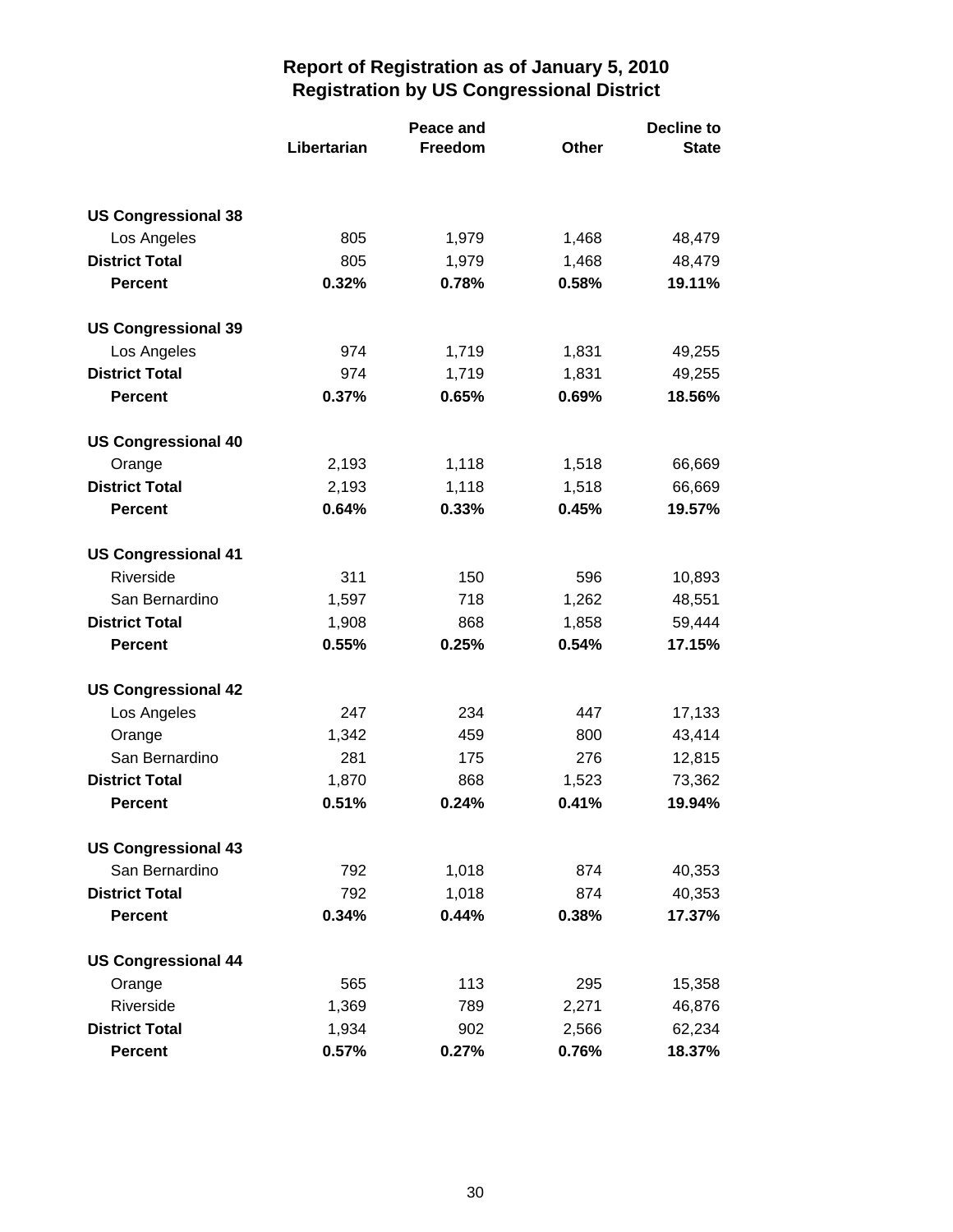|                            | <b>Total</b>      |                   | American   |             |       |
|----------------------------|-------------------|-------------------|------------|-------------|-------|
|                            | <b>Registered</b> | <b>Democratic</b> | Republican | Independent | Green |
|                            |                   |                   |            |             |       |
| <b>US Congressional 45</b> |                   |                   |            |             |       |
| Riverside                  | 339,739           | 129,164           | 140,996    | 8,064       | 882   |
| <b>District Total</b>      | 339,739           | 129,164           | 140,996    | 8,064       | 882   |
| <b>Percent</b>             |                   | 38.02%            | 41.50%     | 2.37%       | 0.26% |
| <b>US Congressional 46</b> |                   |                   |            |             |       |
| Los Angeles                | 110,405           | 40,299            | 45,806     | 2,093       | 624   |
| Orange                     | 291,727           | 88,400            | 127,840    | 7,284       | 1,715 |
| <b>District Total</b>      | 402,132           | 128,699           | 173,646    | 9,377       | 2,339 |
| <b>Percent</b>             |                   | 32.00%            | 43.18%     | 2.33%       | 0.58% |
| <b>US Congressional 47</b> |                   |                   |            |             |       |
| Orange                     | 218,345           | 101,164           | 67,974     | 3,971       | 763   |
| <b>District Total</b>      | 218,345           | 101,164           | 67,974     | 3,971       | 763   |
| <b>Percent</b>             |                   | 46.33%            | 31.13%     | 1.82%       | 0.35% |
| <b>US Congressional 48</b> |                   |                   |            |             |       |
| Orange                     | 434,727           | 127,624           | 192,842    | 10,058      | 2,124 |
| <b>District Total</b>      | 434,727           | 127,624           | 192,842    | 10,058      | 2,124 |
| <b>Percent</b>             |                   | 29.36%            | 44.36%     | 2.31%       | 0.49% |
| <b>US Congressional 49</b> |                   |                   |            |             |       |
| Riverside                  | 134,431           | 44,078            | 58,600     | 3,643       | 417   |
| San Diego                  | 178,091           | 52,716            | 77,181     | 5,511       | 767   |
| <b>District Total</b>      | 312,522           | 96,794            | 135,781    | 9,154       | 1,184 |
| <b>Percent</b>             |                   | 30.97%            | 43.45%     | 2.93%       | 0.38% |
| <b>US Congressional 50</b> |                   |                   |            |             |       |
| San Diego                  | 389,055           | 121,875           | 155,262    | 10,140      | 1,932 |
| <b>District Total</b>      | 389,055           | 121,875           | 155,262    | 10,140      | 1,932 |
| <b>Percent</b>             |                   | 31.33%            | 39.91%     | 2.61%       | 0.50% |
| <b>US Congressional 51</b> |                   |                   |            |             |       |
| Imperial                   | 55,391            | 29,273            | 14,842     | 1,103       | 107   |
| San Diego                  | 235,036           | 110,134           | 62,176     | 4,955       | 786   |
| <b>District Total</b>      | 290,427           | 139,407           | 77,018     | 6,058       | 893   |
| <b>Percent</b>             |                   | 48.00%            | 26.52%     | 2.09%       | 0.31% |
| <b>US Congressional 52</b> |                   |                   |            |             |       |
| San Diego                  | 353,915           | 110,853           | 150,202    | 10,044      | 1,442 |
| <b>District Total</b>      | 353,915           | 110,853           | 150,202    | 10,044      | 1,442 |
| <b>Percent</b>             |                   | 31.32%            | 42.44%     | 2.84%       | 0.41% |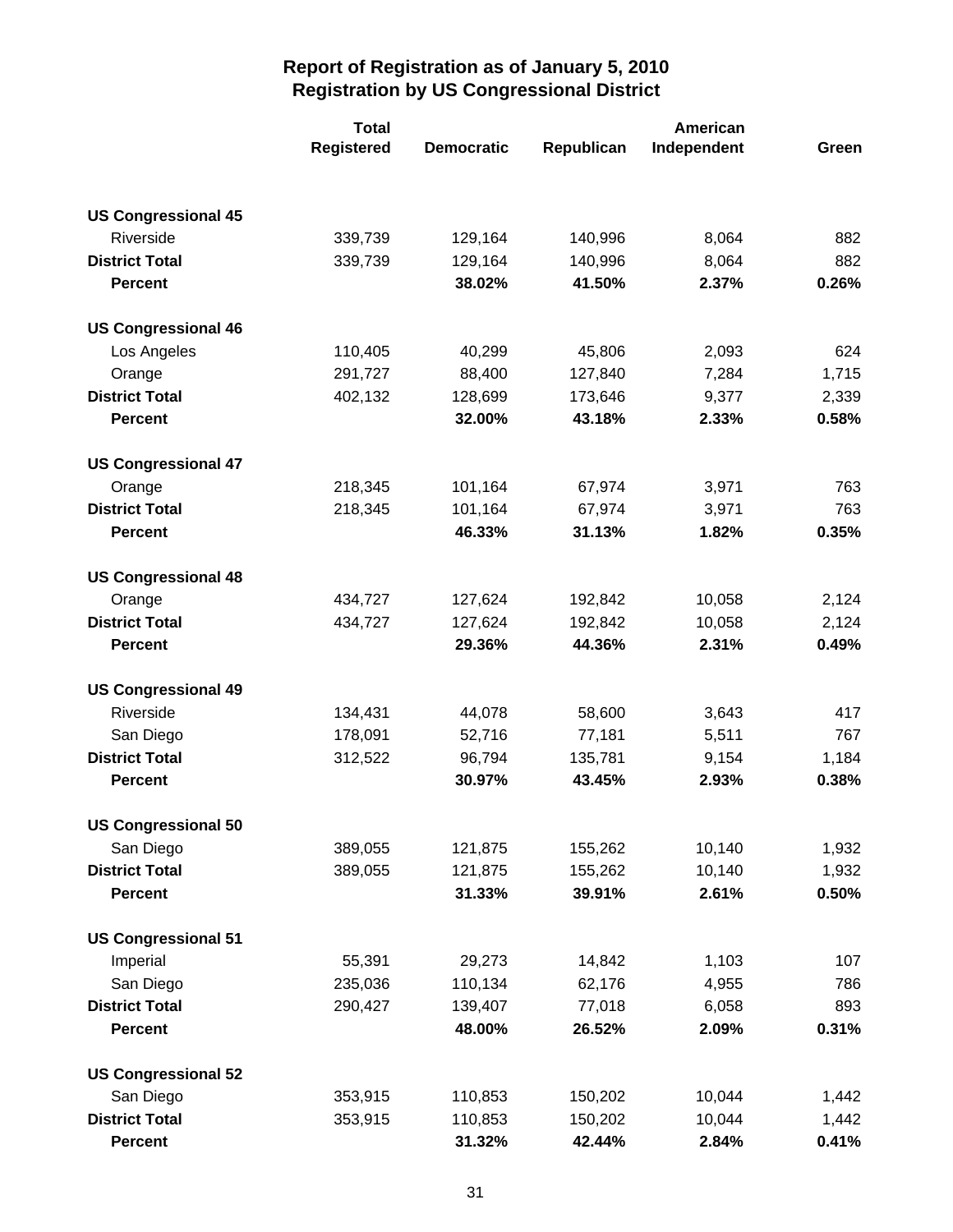|                            | Peace and   |                |       | <b>Decline to</b> |  |
|----------------------------|-------------|----------------|-------|-------------------|--|
|                            | Libertarian | <b>Freedom</b> | Other | <b>State</b>      |  |
|                            |             |                |       |                   |  |
| <b>US Congressional 45</b> |             |                |       |                   |  |
| Riverside                  | 1,299       | 675            | 2,885 | 55,774            |  |
| <b>District Total</b>      | 1,299       | 675            | 2,885 | 55,774            |  |
| <b>Percent</b>             | 0.38%       | 0.20%          | 0.85% | 16.42%            |  |
| <b>US Congressional 46</b> |             |                |       |                   |  |
| Los Angeles                | 600         | 255            | 973   | 19,755            |  |
| Orange                     | 2,397       | 851            | 1,440 | 61,800            |  |
| <b>District Total</b>      | 2,997       | 1,106          | 2,413 | 81,555            |  |
| <b>Percent</b>             | 0.75%       | 0.28%          | 0.60% | 20.28%            |  |
| <b>US Congressional 47</b> |             |                |       |                   |  |
| Orange                     | 1,160       | 961            | 835   | 41,517            |  |
| <b>District Total</b>      | 1,160       | 961            | 835   | 41,517            |  |
| <b>Percent</b>             | 0.53%       | 0.44%          | 0.38% | 19.01%            |  |
| <b>US Congressional 48</b> |             |                |       |                   |  |
| Orange                     | 2,965       | 865            | 1,540 | 96,709            |  |
| <b>District Total</b>      | 2,965       | 865            | 1,540 | 96,709            |  |
| <b>Percent</b>             | 0.68%       | 0.20%          | 0.35% | 22.25%            |  |
| <b>US Congressional 49</b> |             |                |       |                   |  |
| Riverside                  | 630         | 294            | 1,272 | 25,497            |  |
| San Diego                  | 1,141       | 394            | 730   | 39,651            |  |
| <b>District Total</b>      | 1,771       | 688            | 2,002 | 65,148            |  |
| <b>Percent</b>             | 0.57%       | 0.22%          | 0.64% | 20.85%            |  |
| <b>US Congressional 50</b> |             |                |       |                   |  |
| San Diego                  | 2,341       | 657            | 1,765 | 95,083            |  |
| <b>District Total</b>      | 2,341       | 657            | 1,765 | 95,083            |  |
| <b>Percent</b>             | 0.60%       | 0.17%          | 0.45% | 24.44%            |  |
| <b>US Congressional 51</b> |             |                |       |                   |  |
| Imperial                   | 171         | 226            | 244   | 9,425             |  |
| San Diego                  | 907         | 758            | 1,378 | 53,942            |  |
| <b>District Total</b>      | 1,078       | 984            | 1,622 | 63,367            |  |
| <b>Percent</b>             | 0.37%       | 0.34%          | 0.56% | 21.82%            |  |
| <b>US Congressional 52</b> |             |                |       |                   |  |
| San Diego                  | 2,195       | 597            | 1,847 | 76,735            |  |
| <b>District Total</b>      | 2,195       | 597            | 1,847 | 76,735            |  |
| <b>Percent</b>             | 0.62%       | 0.17%          | 0.52% | 21.68%            |  |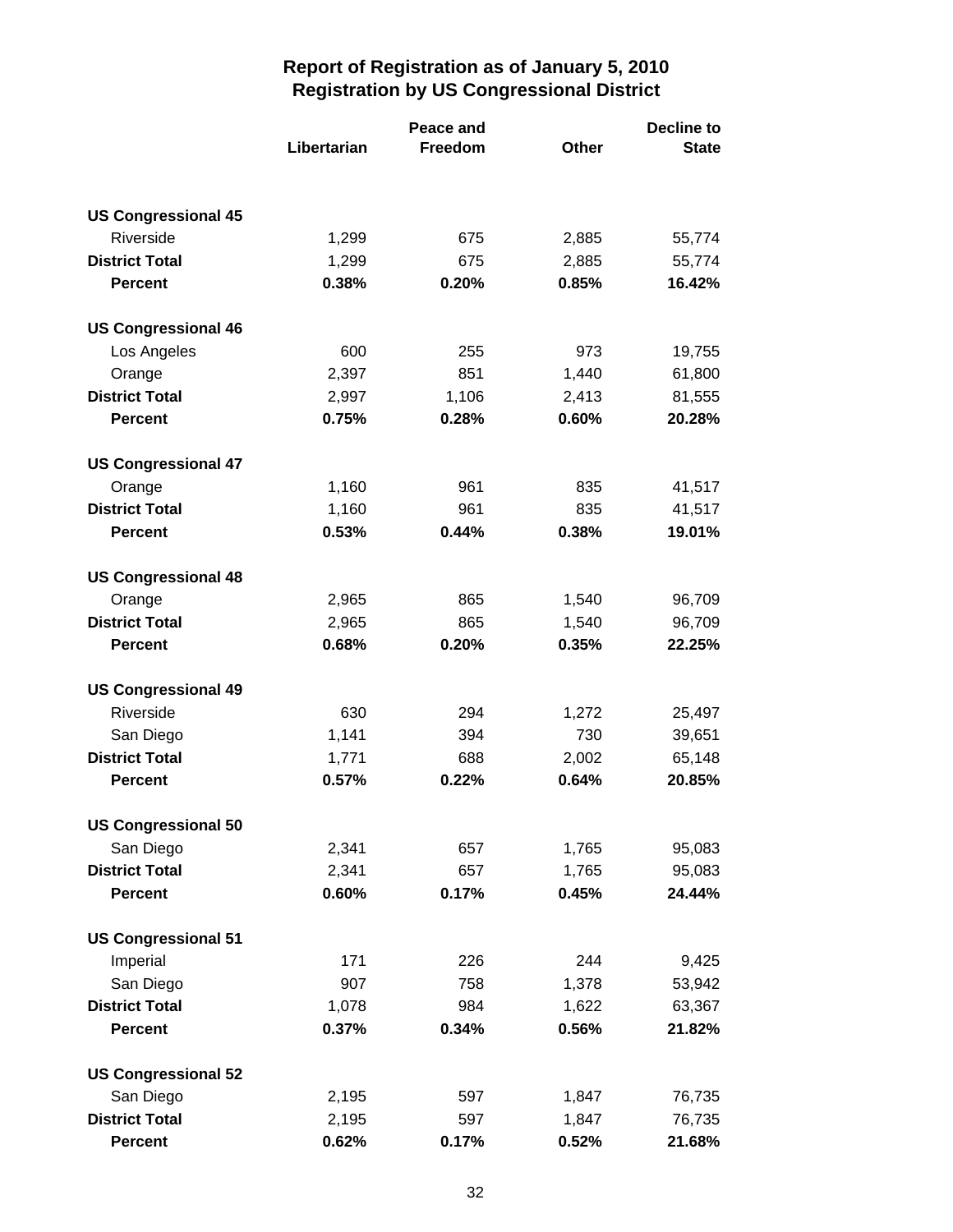|                            | <b>Total</b>      |                   |            | American    |         |  |
|----------------------------|-------------------|-------------------|------------|-------------|---------|--|
|                            | <b>Registered</b> | <b>Democratic</b> | Republican | Independent | Green   |  |
|                            |                   |                   |            |             |         |  |
| <b>US Congressional 53</b> |                   |                   |            |             |         |  |
| San Diego                  | 309,576           | 135,192           | 77,696     | 8,467       | 2,542   |  |
| <b>District Total</b>      | 309,576           | 135,192           | 77,696     | 8,467       | 2,542   |  |
| <b>Percent</b>             |                   | 43.67%            | 25.10%     | 2.74%       | 0.82%   |  |
| <b>State Total</b>         | 16.909.574        | 7,545,617         | 5,199,961  | 382,380     | 111,395 |  |
|                            |                   |                   |            |             |         |  |
| <b>Percent</b>             |                   | 44.62%            | 30.75%     | 2.26%       | 0.66%   |  |